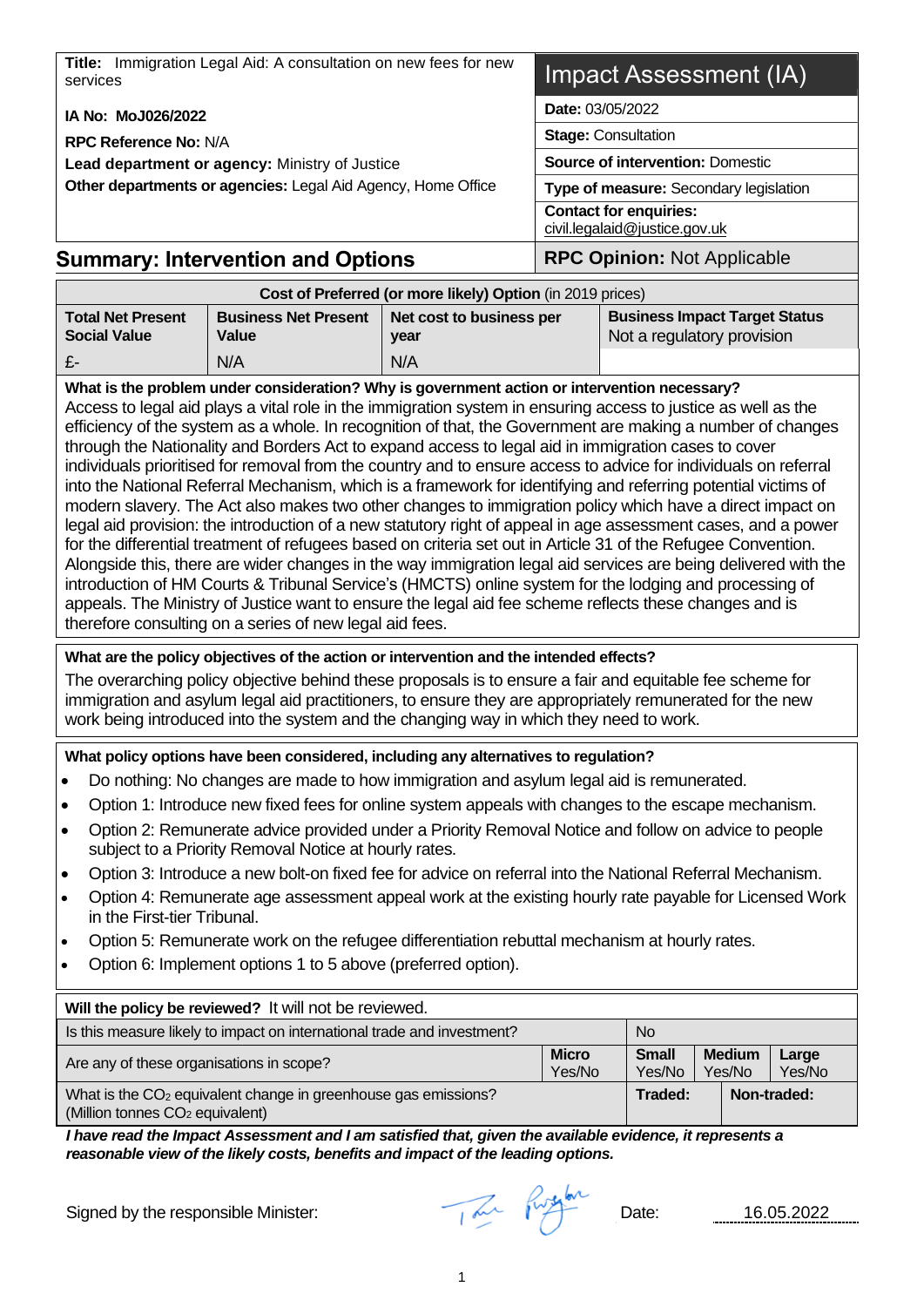**Description:** Introduce new fixed fees for online system appeals with changes to the escape mechanism. **FULL ECONOMIC ASSESSMENT**

| <b>Price Base</b>                                                                                                                                                                                                                                                                                                                                                                                                  | <b>PV Base</b><br><b>Time Period</b>                                                                                                                                                                                     |  |                                                                |                                                              |  | Net Benefit (Present Value (PV)) (£m)                        |                                                                                                                                                                                                                                                                                                             |                                         |  |
|--------------------------------------------------------------------------------------------------------------------------------------------------------------------------------------------------------------------------------------------------------------------------------------------------------------------------------------------------------------------------------------------------------------------|--------------------------------------------------------------------------------------------------------------------------------------------------------------------------------------------------------------------------|--|----------------------------------------------------------------|--------------------------------------------------------------|--|--------------------------------------------------------------|-------------------------------------------------------------------------------------------------------------------------------------------------------------------------------------------------------------------------------------------------------------------------------------------------------------|-----------------------------------------|--|
| <b>Year 2022</b>                                                                                                                                                                                                                                                                                                                                                                                                   | Year N/A                                                                                                                                                                                                                 |  | Years                                                          | Low: N/A                                                     |  | High: N/A                                                    | <b>Best Estimate:</b>                                                                                                                                                                                                                                                                                       | N/A                                     |  |
|                                                                                                                                                                                                                                                                                                                                                                                                                    | <b>Total Transition</b><br>COSTS (£m)<br>(Constant Price)                                                                                                                                                                |  | Years                                                          | <b>Average Annual</b><br>(excl. Transition) (Constant Price) |  |                                                              | <b>Total Cost</b><br>(Present Value)                                                                                                                                                                                                                                                                        |                                         |  |
| Low                                                                                                                                                                                                                                                                                                                                                                                                                |                                                                                                                                                                                                                          |  | N/A                                                            |                                                              |  | N/A                                                          |                                                                                                                                                                                                                                                                                                             | N/A                                     |  |
| High                                                                                                                                                                                                                                                                                                                                                                                                               |                                                                                                                                                                                                                          |  | N/A                                                            |                                                              |  | N/A                                                          |                                                                                                                                                                                                                                                                                                             | N/A                                     |  |
| <b>Best Estimate</b>                                                                                                                                                                                                                                                                                                                                                                                               |                                                                                                                                                                                                                          |  | £0m                                                            |                                                              |  | £0m                                                          |                                                                                                                                                                                                                                                                                                             | £0m                                     |  |
| Description and scale of key monetised costs by 'main affected groups'<br>This option is expected to be approximately cost neutral compared to the hourly rates currently being<br>paid.<br>The implementation and ongoing processing costs to the Legal Aid Agency (LAA) are expected to be<br>$\bullet$<br>negligible. However, the assessment of fixed fees are likely to be a saving compared to hourly rates. |                                                                                                                                                                                                                          |  |                                                                |                                                              |  |                                                              |                                                                                                                                                                                                                                                                                                             |                                         |  |
| N/A                                                                                                                                                                                                                                                                                                                                                                                                                |                                                                                                                                                                                                                          |  | Other key non-monetised costs by 'main affected groups'        |                                                              |  |                                                              |                                                                                                                                                                                                                                                                                                             |                                         |  |
| <b>BENEFITS (£m)</b>                                                                                                                                                                                                                                                                                                                                                                                               |                                                                                                                                                                                                                          |  | <b>Total Transition</b><br>(Constant Price)                    | Years                                                        |  | <b>Average Annual</b><br>(excl. Transition) (Constant Price) |                                                                                                                                                                                                                                                                                                             | <b>Total Benefit</b><br>(Present Value) |  |
| Low                                                                                                                                                                                                                                                                                                                                                                                                                |                                                                                                                                                                                                                          |  | N/A                                                            |                                                              |  | N/A                                                          |                                                                                                                                                                                                                                                                                                             | N/A                                     |  |
| High                                                                                                                                                                                                                                                                                                                                                                                                               |                                                                                                                                                                                                                          |  | N/A                                                            |                                                              |  | N/A                                                          |                                                                                                                                                                                                                                                                                                             | N/A                                     |  |
| <b>Best Estimate</b>                                                                                                                                                                                                                                                                                                                                                                                               |                                                                                                                                                                                                                          |  | £0m                                                            |                                                              |  | £0m                                                          |                                                                                                                                                                                                                                                                                                             | £0m                                     |  |
| N/A                                                                                                                                                                                                                                                                                                                                                                                                                | Description and scale of key monetised benefits by 'main affected groups'<br>Other key non-monetised benefits by 'main affected groups'<br>The new fixed fees would provide financial certainty for legal aid providers. |  |                                                                |                                                              |  |                                                              |                                                                                                                                                                                                                                                                                                             |                                         |  |
|                                                                                                                                                                                                                                                                                                                                                                                                                    |                                                                                                                                                                                                                          |  |                                                                |                                                              |  |                                                              |                                                                                                                                                                                                                                                                                                             |                                         |  |
| Key assumptions/sensitivities/risks                                                                                                                                                                                                                                                                                                                                                                                |                                                                                                                                                                                                                          |  |                                                                |                                                              |  |                                                              | <b>Discount rate</b>                                                                                                                                                                                                                                                                                        | N/A                                     |  |
|                                                                                                                                                                                                                                                                                                                                                                                                                    |                                                                                                                                                                                                                          |  | caseload and the way that the online system works in practice. |                                                              |  |                                                              | We have based our fee increase on the results of a survey of legal aid providers, which accords with<br>other management information the LAA holds. Modelling of the escape case changes is based on a<br>forecasted caseload based on 2019-20 data. The true impact of the fixed fee will depend on future |                                         |  |

#### **BUSINESS ASSESSMENT (Option 1)**

| Direct impact on business (Equivalent Annual) £m: |                      |                 | Score for Business Impact Target (qualifying |  |
|---------------------------------------------------|----------------------|-----------------|----------------------------------------------|--|
| <b>Costs: N/A</b>                                 | <b>Benefits: N/A</b> | <b>Net: N/A</b> | provisions only) £m:                         |  |
|                                                   |                      |                 | N/A                                          |  |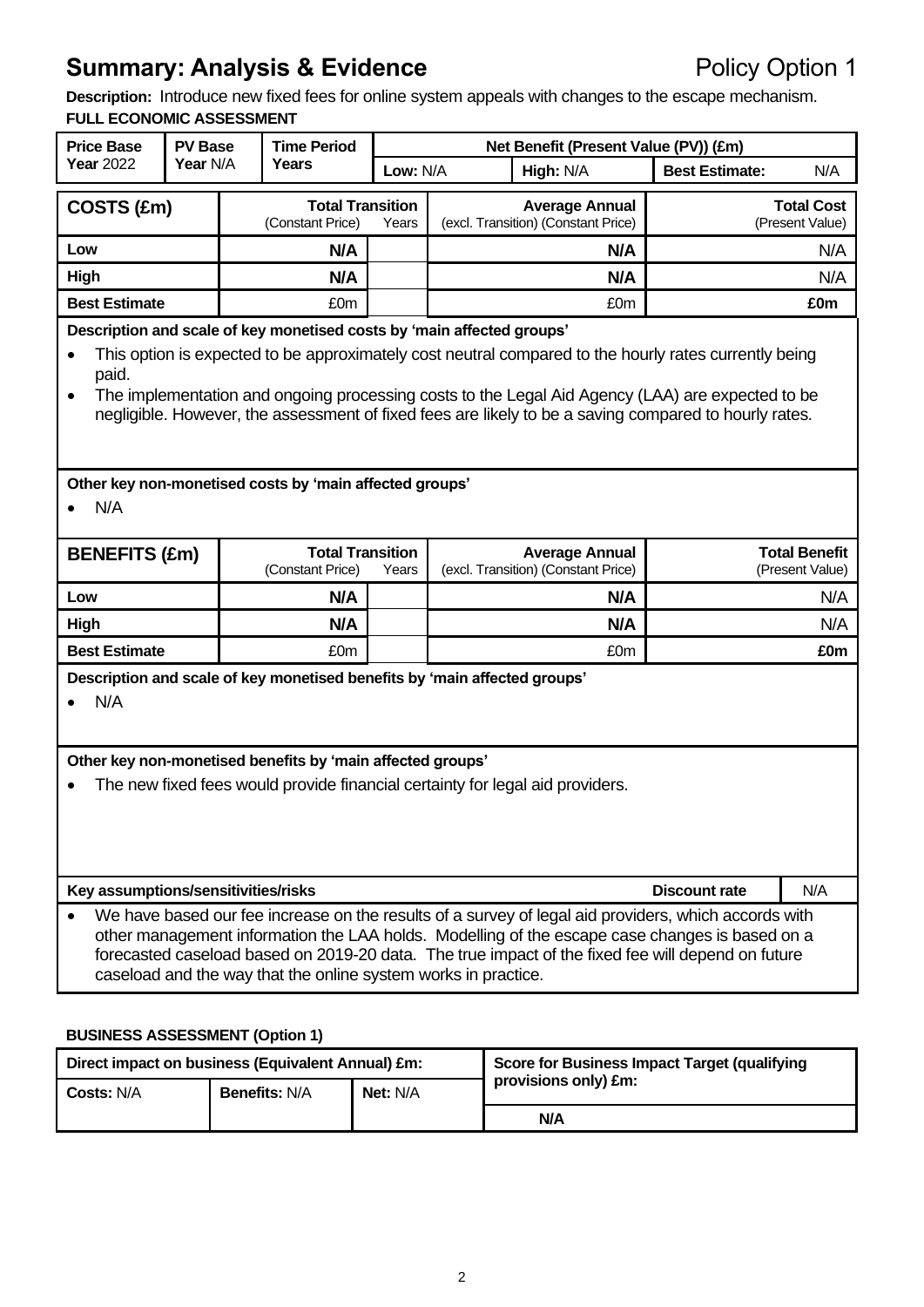**Description:** Remunerate advice provided under a Priority Removal Notice and follow on advice to people subject to a Priority Removal Notice at hourly rates.

#### **FULL ECONOMIC ASSESSMENT**

| <b>Price Base</b>                                                                                                                                                                                               | <b>PV Base</b>                                                                                                                                                                                                                                                                     |                                                      | <b>Time Period</b>                                                                                                          |          |                                                              | Net Benefit (Present Value (PV)) (£m)                        |                                                                                                                                                                                                                                                                                                                                                                                                                              |                                         |
|-----------------------------------------------------------------------------------------------------------------------------------------------------------------------------------------------------------------|------------------------------------------------------------------------------------------------------------------------------------------------------------------------------------------------------------------------------------------------------------------------------------|------------------------------------------------------|-----------------------------------------------------------------------------------------------------------------------------|----------|--------------------------------------------------------------|--------------------------------------------------------------|------------------------------------------------------------------------------------------------------------------------------------------------------------------------------------------------------------------------------------------------------------------------------------------------------------------------------------------------------------------------------------------------------------------------------|-----------------------------------------|
| <b>Year 2022</b>                                                                                                                                                                                                | <b>Year 2022</b>                                                                                                                                                                                                                                                                   |                                                      | Years 10                                                                                                                    | Low: N/A |                                                              | High: N/A                                                    | <b>Best Estimate:</b>                                                                                                                                                                                                                                                                                                                                                                                                        |                                         |
| COSTS (£m)                                                                                                                                                                                                      |                                                                                                                                                                                                                                                                                    | <b>Total Transition</b><br>(Constant Price)<br>Years |                                                                                                                             |          | <b>Average Annual</b><br>(excl. Transition) (Constant Price) |                                                              | <b>Total Cost</b><br>(Present Value)                                                                                                                                                                                                                                                                                                                                                                                         |                                         |
| Low                                                                                                                                                                                                             |                                                                                                                                                                                                                                                                                    |                                                      |                                                                                                                             |          |                                                              | £1.8m                                                        |                                                                                                                                                                                                                                                                                                                                                                                                                              | £13.8m                                  |
| High                                                                                                                                                                                                            |                                                                                                                                                                                                                                                                                    |                                                      |                                                                                                                             |          |                                                              | £5.5m                                                        |                                                                                                                                                                                                                                                                                                                                                                                                                              | £41.5m                                  |
| <b>Best Estimate</b>                                                                                                                                                                                            |                                                                                                                                                                                                                                                                                    |                                                      |                                                                                                                             |          |                                                              | £4.1m                                                        |                                                                                                                                                                                                                                                                                                                                                                                                                              | £30.4m                                  |
|                                                                                                                                                                                                                 | Description and scale of key monetised costs by 'main affected groups'<br>This option is expected to increase costs of the Legal Aid Fund by £4.1m per year in steady state.<br>Implementation and ongoing processing costs to the Legal Aid Agency are expected to be negligible. |                                                      |                                                                                                                             |          |                                                              |                                                              |                                                                                                                                                                                                                                                                                                                                                                                                                              |                                         |
| N/A                                                                                                                                                                                                             |                                                                                                                                                                                                                                                                                    |                                                      | Other key non-monetised costs by 'main affected groups'                                                                     |          |                                                              |                                                              |                                                                                                                                                                                                                                                                                                                                                                                                                              |                                         |
| <b>BENEFITS (£m)</b>                                                                                                                                                                                            |                                                                                                                                                                                                                                                                                    |                                                      | <b>Total Transition</b><br>(Constant Price)                                                                                 | Years    |                                                              | <b>Average Annual</b><br>(excl. Transition) (Constant Price) |                                                                                                                                                                                                                                                                                                                                                                                                                              | <b>Total Benefit</b><br>(Present Value) |
| Low                                                                                                                                                                                                             |                                                                                                                                                                                                                                                                                    |                                                      |                                                                                                                             |          |                                                              | £1.8m                                                        |                                                                                                                                                                                                                                                                                                                                                                                                                              | £13.8m                                  |
| High                                                                                                                                                                                                            |                                                                                                                                                                                                                                                                                    |                                                      |                                                                                                                             |          |                                                              | £5.5m                                                        |                                                                                                                                                                                                                                                                                                                                                                                                                              | £41.5m                                  |
| <b>Best Estimate</b>                                                                                                                                                                                            |                                                                                                                                                                                                                                                                                    |                                                      |                                                                                                                             |          |                                                              | £4.1m                                                        |                                                                                                                                                                                                                                                                                                                                                                                                                              | £30.4m                                  |
| $\bullet$<br>cases.                                                                                                                                                                                             |                                                                                                                                                                                                                                                                                    |                                                      | Description and scale of key monetised benefits by 'main affected groups'<br>an increase in funding for providers of £4.1m. |          |                                                              |                                                              | Legal aid providers delivering up to seven hours of advice to recipients of a Priority Removal Notice<br>(PRN) would receive an average of £369 per client seen (alongside travel costs). This would amount to<br>Individuals involved in immigration and asylum proceedings who receive PRN advice would gain a<br>benefit equal to the value of the cost paid above, depending on the amount of advice given in individual |                                         |
| Other key non-monetised benefits by 'main affected groups'<br>N/A                                                                                                                                               |                                                                                                                                                                                                                                                                                    |                                                      |                                                                                                                             |          |                                                              |                                                              |                                                                                                                                                                                                                                                                                                                                                                                                                              |                                         |
| Key assumptions/sensitivities/risks<br><b>Discount rate</b><br>3.5%                                                                                                                                             |                                                                                                                                                                                                                                                                                    |                                                      |                                                                                                                             |          |                                                              |                                                              |                                                                                                                                                                                                                                                                                                                                                                                                                              |                                         |
| We have assumed that 11,000 people would receive a PRN from the Home Office.<br>We assume the additional cost to the Legal Aid Fund is equal to the value of the additional services<br>provided to the client. |                                                                                                                                                                                                                                                                                    |                                                      |                                                                                                                             |          |                                                              |                                                              |                                                                                                                                                                                                                                                                                                                                                                                                                              |                                         |

#### **BUSINESS ASSESSMENT (Option 2)**

| Direct impact on business (Equivalent Annual) £m: |                      |                 | Score for Business Impact Target (qualifying |  |
|---------------------------------------------------|----------------------|-----------------|----------------------------------------------|--|
| <b>Costs: N/A</b>                                 | <b>Benefits: N/A</b> | <b>Net: N/A</b> | provisions only) £m:                         |  |
|                                                   |                      |                 | N/A                                          |  |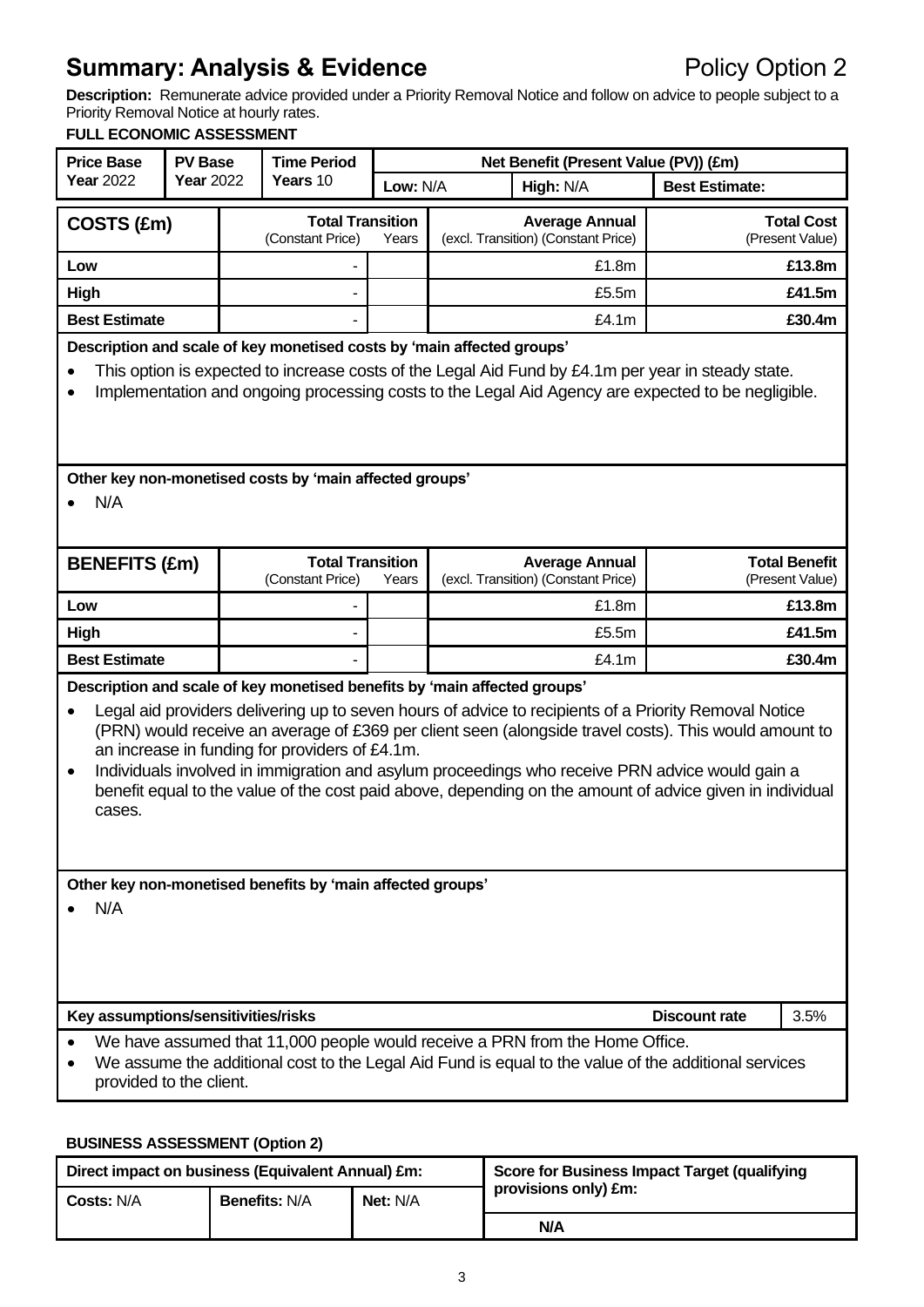**Description:** Introduce a new bolt-on fixed fee for advice on referral into the National Referral Mechanism. **FULL ECONOMIC ASSESSMENT**

| <b>Price Base</b>                   | <b>PV Base</b>                                                                                                                                                                                                                                                       |  | <b>Time Period</b>                                                                                                                      |          |  | Net Benefit (Present Value (PV)) (£m)                                                                                                                                                                        |                           |                                         |
|-------------------------------------|----------------------------------------------------------------------------------------------------------------------------------------------------------------------------------------------------------------------------------------------------------------------|--|-----------------------------------------------------------------------------------------------------------------------------------------|----------|--|--------------------------------------------------------------------------------------------------------------------------------------------------------------------------------------------------------------|---------------------------|-----------------------------------------|
| <b>Year 2022</b>                    | Year 2022                                                                                                                                                                                                                                                            |  | Years 10                                                                                                                                | Low: N/A |  | High: N/A                                                                                                                                                                                                    | <b>Best Estimate: N/A</b> |                                         |
| COSTS (£m)                          |                                                                                                                                                                                                                                                                      |  | <b>Total Transition</b><br>(Constant Price)                                                                                             | Years    |  | <b>Average Annual</b><br>(excl. Transition) (Constant Price)                                                                                                                                                 |                           | <b>Total Cost</b><br>(Present Value)    |
| Low                                 |                                                                                                                                                                                                                                                                      |  |                                                                                                                                         |          |  | £0.8m                                                                                                                                                                                                        |                           | £5.6m                                   |
| High                                |                                                                                                                                                                                                                                                                      |  | ٠                                                                                                                                       |          |  | £2.3m                                                                                                                                                                                                        |                           | £16.9m                                  |
| <b>Best Estimate</b>                |                                                                                                                                                                                                                                                                      |  |                                                                                                                                         |          |  | £1.5m                                                                                                                                                                                                        |                           | £11.2m                                  |
|                                     | Description and scale of key monetised costs by 'main affected groups'<br>This option is expected to increase costs of the Legal Aid Fund by £1.5m per year in steady state.                                                                                         |  |                                                                                                                                         |          |  |                                                                                                                                                                                                              |                           |                                         |
| N/A                                 |                                                                                                                                                                                                                                                                      |  | Other key non-monetised costs by 'main affected groups'                                                                                 |          |  |                                                                                                                                                                                                              |                           |                                         |
| <b>BENEFITS (£m)</b>                |                                                                                                                                                                                                                                                                      |  | <b>Total Transition</b><br>(Constant Price)                                                                                             | Years    |  | <b>Average Annual</b><br>(excl. Transition) (Constant Price)                                                                                                                                                 |                           | <b>Total Benefit</b><br>(Present Value) |
| Low                                 |                                                                                                                                                                                                                                                                      |  |                                                                                                                                         |          |  | £0.8m                                                                                                                                                                                                        |                           | £5.6m                                   |
| High                                |                                                                                                                                                                                                                                                                      |  |                                                                                                                                         |          |  | £2.3m                                                                                                                                                                                                        |                           | £16.9m                                  |
| <b>Best Estimate</b>                |                                                                                                                                                                                                                                                                      |  |                                                                                                                                         |          |  | £1.5m                                                                                                                                                                                                        |                           | £11.2m                                  |
| $\bullet$<br>the cost above.<br>N/A |                                                                                                                                                                                                                                                                      |  | Description and scale of key monetised benefits by 'main affected groups'<br>Other key non-monetised benefits by 'main affected groups' |          |  | Immigration and asylum legal aid providers and barristers would receive a financial benefit of £1.5m.<br>Approximately 20,000 individuals would receive National Referral Mechanism advice of equal worth to |                           |                                         |
| <b>Discount rate</b><br>3.5%        |                                                                                                                                                                                                                                                                      |  |                                                                                                                                         |          |  |                                                                                                                                                                                                              |                           |                                         |
|                                     | Key assumptions/sensitivities/risks<br>We assume 20,000 claims for NRM based on half of legal aid asylum cases in previous years.<br>We assume the additional cost to the Legal Aid Fund is equal to the value of the additional services<br>provided to the client. |  |                                                                                                                                         |          |  |                                                                                                                                                                                                              |                           |                                         |

#### **BUSINESS ASSESSMENT (Option 3)**

| Direct impact on business (Equivalent Annual) £m: |                      |                 | Score for Business Impact Target (qualifying |  |
|---------------------------------------------------|----------------------|-----------------|----------------------------------------------|--|
| <b>Costs: N/A</b>                                 | <b>Benefits: N/A</b> | <b>Net: N/A</b> | provisions only) £m:                         |  |
|                                                   |                      |                 | N/A                                          |  |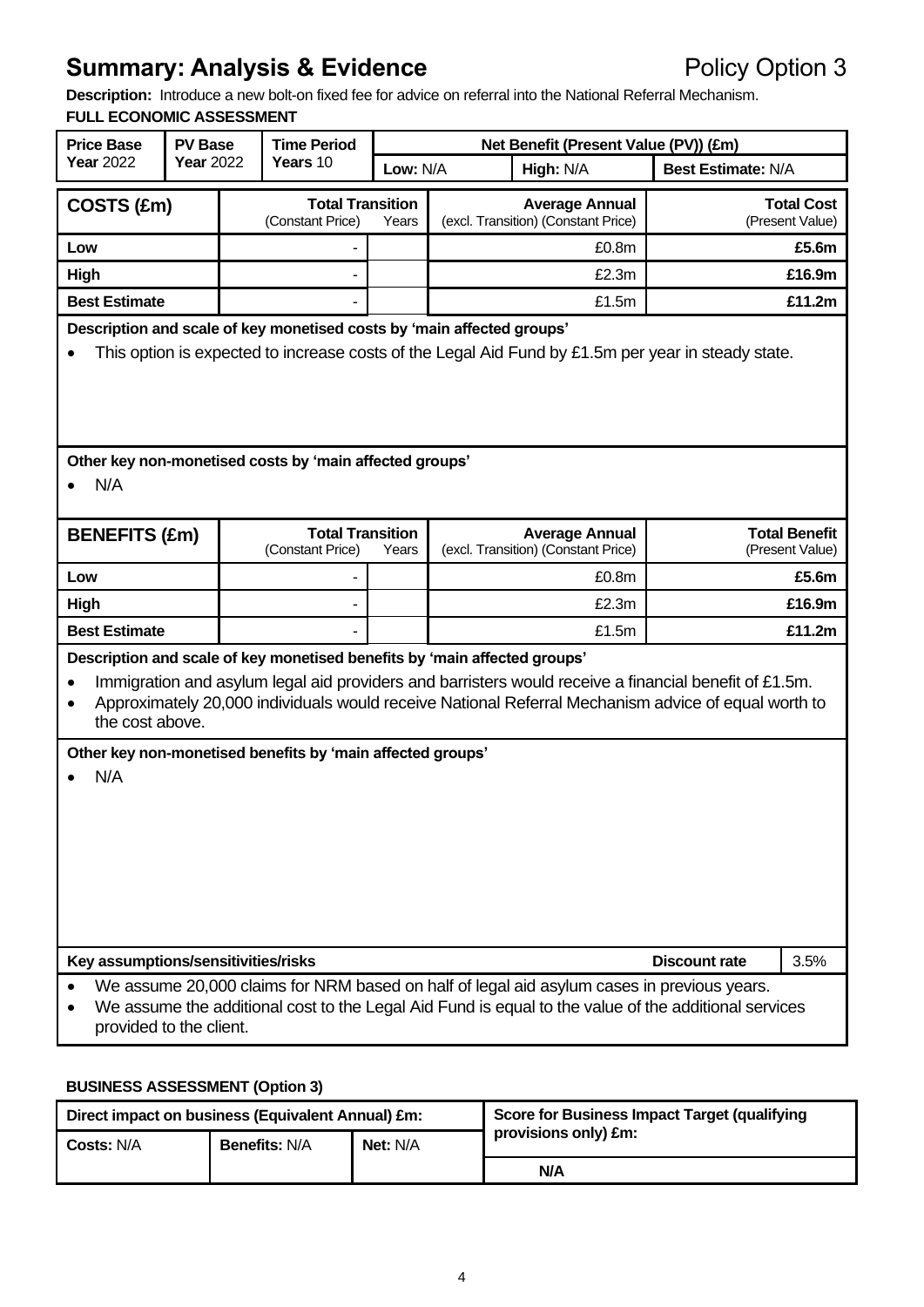**Description:** Remunerate age assessment appeal work at the existing hourly rate payable for Licensed Work in the First-tier Tribunal.

#### **FULL ECONOMIC ASSESSMENT**

| <b>Price Base</b>                                                                                                                                                                                                                                                                                | <b>PV Base</b>   |                                                      | <b>Time Period</b>                                         |          | Net Benefit (Present Value (PV)) (£m)                                                                                                                                                                                                                                                                                                                                                           |                           |                                         |
|--------------------------------------------------------------------------------------------------------------------------------------------------------------------------------------------------------------------------------------------------------------------------------------------------|------------------|------------------------------------------------------|------------------------------------------------------------|----------|-------------------------------------------------------------------------------------------------------------------------------------------------------------------------------------------------------------------------------------------------------------------------------------------------------------------------------------------------------------------------------------------------|---------------------------|-----------------------------------------|
| <b>Year 2022</b>                                                                                                                                                                                                                                                                                 | <b>Year 2022</b> |                                                      | Years 10                                                   | Low: N/A | High: N/A                                                                                                                                                                                                                                                                                                                                                                                       | <b>Best Estimate: N/A</b> |                                         |
| COSTS (£m)                                                                                                                                                                                                                                                                                       |                  | <b>Total Transition</b><br>(Constant Price)<br>Years |                                                            |          | <b>Average Annual</b><br>(excl. Transition) (Constant Price)                                                                                                                                                                                                                                                                                                                                    |                           | <b>Total Cost</b><br>(Present Value)    |
| Low                                                                                                                                                                                                                                                                                              |                  |                                                      |                                                            |          | £0.9m                                                                                                                                                                                                                                                                                                                                                                                           |                           | £6.4m                                   |
| High                                                                                                                                                                                                                                                                                             |                  |                                                      |                                                            |          | £2.6m                                                                                                                                                                                                                                                                                                                                                                                           |                           | £19.1m                                  |
| <b>Best Estimate</b>                                                                                                                                                                                                                                                                             |                  |                                                      |                                                            |          | £1.7m                                                                                                                                                                                                                                                                                                                                                                                           |                           | £12.7m                                  |
| Description and scale of key monetised costs by 'main affected groups'<br>This option is expected to increase costs of the Legal Aid Fund by £1.7m per year.<br>Other key non-monetised costs by 'main affected groups'                                                                          |                  |                                                      |                                                            |          |                                                                                                                                                                                                                                                                                                                                                                                                 |                           |                                         |
| N/A                                                                                                                                                                                                                                                                                              |                  |                                                      |                                                            |          |                                                                                                                                                                                                                                                                                                                                                                                                 |                           |                                         |
| <b>BENEFITS (£m)</b>                                                                                                                                                                                                                                                                             |                  |                                                      | <b>Total Transition</b><br>(Constant Price)                | Years    | <b>Average Annual</b><br>(excl. Transition) (Constant Price)                                                                                                                                                                                                                                                                                                                                    |                           | <b>Total Benefit</b><br>(Present Value) |
| Low                                                                                                                                                                                                                                                                                              |                  |                                                      |                                                            |          | £0.9m                                                                                                                                                                                                                                                                                                                                                                                           |                           | £6.4m                                   |
| <b>High</b>                                                                                                                                                                                                                                                                                      |                  |                                                      |                                                            |          | £2.6m                                                                                                                                                                                                                                                                                                                                                                                           |                           | £19.1m                                  |
| <b>Best Estimate</b>                                                                                                                                                                                                                                                                             |                  |                                                      |                                                            |          | £1.7m                                                                                                                                                                                                                                                                                                                                                                                           |                           | £12.7m                                  |
| þ<br>of £1.7m.<br>l.<br>N/A                                                                                                                                                                                                                                                                      |                  |                                                      | Other key non-monetised benefits by 'main affected groups' |          | Description and scale of key monetised benefits by 'main affected groups'<br>Immigration and asylum legal aid providers and barristers would receive an estimated financial benefit<br>Individuals involved in immigration and asylum proceedings requiring representation within these<br>proceedings would receive a benefit in the form of legal services equal in value to the costs above. |                           |                                         |
| Key assumptions/sensitivities/risks<br><b>Discount rate</b><br>3.5%<br>We have assumed that there may be 800 new cases which would be eligible for this work.<br>We assume the additional cost to the Legal Aid Fund is equal to the value of the additional services<br>provided to the client. |                  |                                                      |                                                            |          |                                                                                                                                                                                                                                                                                                                                                                                                 |                           |                                         |

#### **BUSINESS ASSESSMENT (Option 4)**

| Direct impact on business (Equivalent Annual) £m: |                      |                 | Score for Business Impact Target (qualifying |  |
|---------------------------------------------------|----------------------|-----------------|----------------------------------------------|--|
| <b>Costs: N/A</b>                                 | <b>Benefits: N/A</b> | <b>Net: N/A</b> | provisions only) £m:                         |  |
|                                                   |                      |                 | N/A                                          |  |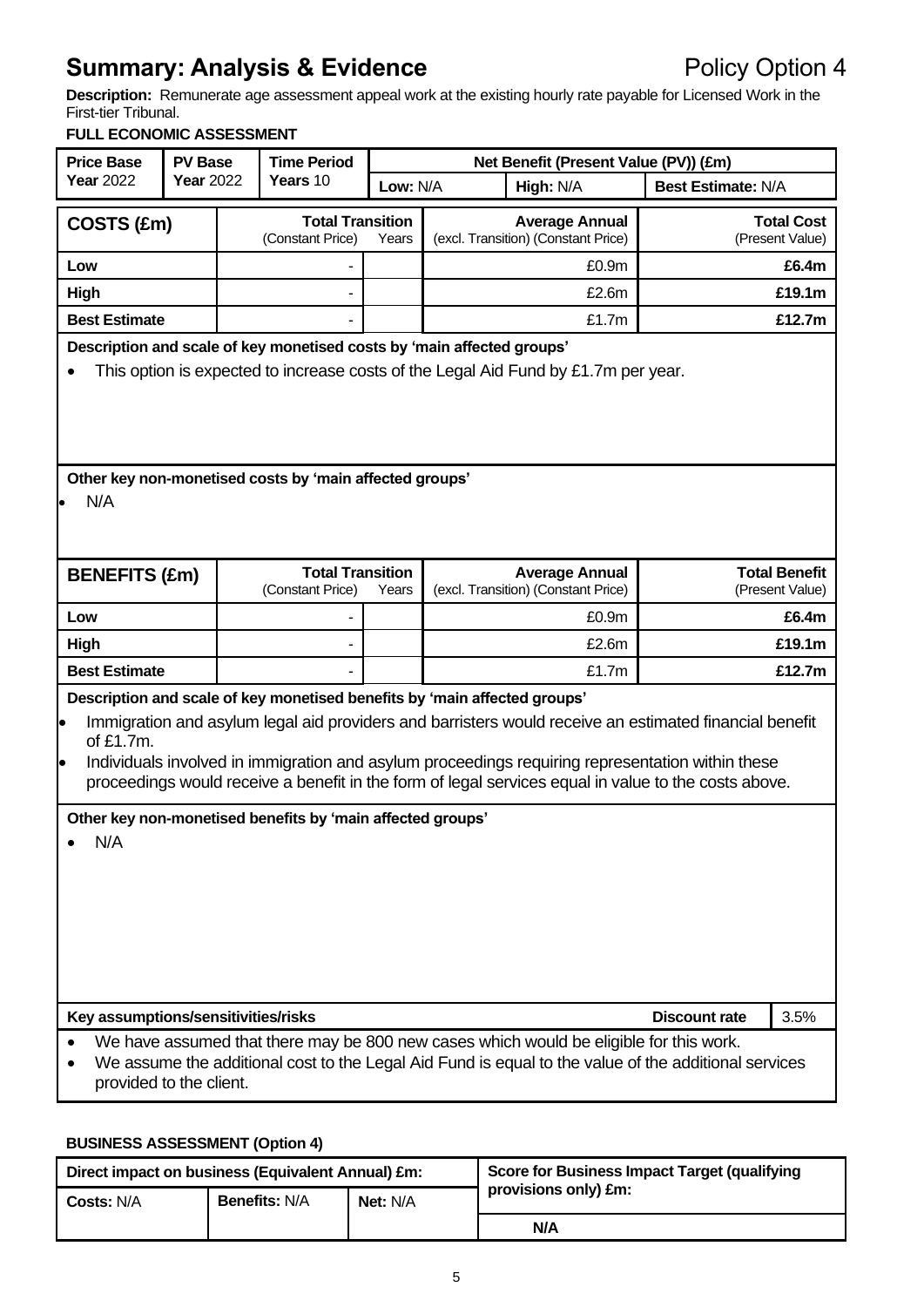**Description:** Remunerate work on the refugee differentiation rebuttal mechanism at hourly rates.

## **FULL ECONOMIC ASSESSMENT**

| <b>Price Base</b>                                                                                                                                                                                                                                             | <b>PV Base</b>                                                                                                                                                                                                            |  | <b>Time Period</b>                           |          | Net Benefit (Present Value (PV)) (£m)                                                                                                                                              |                           |                                         |  |
|---------------------------------------------------------------------------------------------------------------------------------------------------------------------------------------------------------------------------------------------------------------|---------------------------------------------------------------------------------------------------------------------------------------------------------------------------------------------------------------------------|--|----------------------------------------------|----------|------------------------------------------------------------------------------------------------------------------------------------------------------------------------------------|---------------------------|-----------------------------------------|--|
| <b>Year 2022</b>                                                                                                                                                                                                                                              | <b>Year 2022</b>                                                                                                                                                                                                          |  | Years 10                                     | Low: N/A | High: N/A                                                                                                                                                                          | <b>Best Estimate: N/A</b> |                                         |  |
| COSTS (£m)                                                                                                                                                                                                                                                    |                                                                                                                                                                                                                           |  | <b>Total Transition</b><br>(Constant Price)  | Years    | <b>Average Annual</b><br>(excl. Transition) (Constant Price)                                                                                                                       |                           | <b>Total Cost</b><br>(Present Value)    |  |
| Low                                                                                                                                                                                                                                                           |                                                                                                                                                                                                                           |  |                                              |          | £0.4m                                                                                                                                                                              |                           | £3.0m                                   |  |
| <b>High</b>                                                                                                                                                                                                                                                   |                                                                                                                                                                                                                           |  |                                              |          | £1.2m                                                                                                                                                                              |                           | £9.0m                                   |  |
| <b>Best Estimate</b>                                                                                                                                                                                                                                          |                                                                                                                                                                                                                           |  |                                              |          | £0.8m                                                                                                                                                                              |                           | £6.0m                                   |  |
| state.                                                                                                                                                                                                                                                        | Description and scale of key monetised costs by 'main affected groups'<br>This option is expected to increase costs of the Legal Aid Fund by £0.7m to £0.9m per year in steady                                            |  |                                              |          |                                                                                                                                                                                    |                           |                                         |  |
| N/A                                                                                                                                                                                                                                                           | Other key non-monetised costs by 'main affected groups'                                                                                                                                                                   |  |                                              |          |                                                                                                                                                                                    |                           |                                         |  |
| <b>BENEFITS (£m)</b>                                                                                                                                                                                                                                          |                                                                                                                                                                                                                           |  | <b>Total Transition</b><br>(Constant Price)  | Years    | <b>Average Annual</b><br>(excl. Transition) (Constant Price)                                                                                                                       |                           | <b>Total Benefit</b><br>(Present Value) |  |
| Low                                                                                                                                                                                                                                                           |                                                                                                                                                                                                                           |  |                                              |          | £0.4m                                                                                                                                                                              |                           | £3.0m                                   |  |
| High                                                                                                                                                                                                                                                          |                                                                                                                                                                                                                           |  |                                              |          | £1.2m                                                                                                                                                                              |                           | £9.0m                                   |  |
| <b>Best Estimate</b>                                                                                                                                                                                                                                          |                                                                                                                                                                                                                           |  |                                              |          | £0.8m                                                                                                                                                                              |                           | £6.0m                                   |  |
|                                                                                                                                                                                                                                                               |                                                                                                                                                                                                                           |  | Legal Aid Fund, amounting to £0.7m to £0.9m. |          | Description and scale of key monetised benefits by 'main affected groups'<br>Immigration and asylum legal aid providers would receive a financial benefit equal to the cost to the |                           |                                         |  |
| Other key non-monetised benefits by 'main affected groups'<br>Individuals involved in immigration and asylum proceedings needing advice on the rebuttal process<br>would receive a benefit in the form of this legal advice of worth equal to the cost above. |                                                                                                                                                                                                                           |  |                                              |          |                                                                                                                                                                                    |                           |                                         |  |
|                                                                                                                                                                                                                                                               | <b>Discount rate</b><br>3.5%                                                                                                                                                                                              |  |                                              |          |                                                                                                                                                                                    |                           |                                         |  |
|                                                                                                                                                                                                                                                               | Key assumptions/sensitivities/risks<br>Estimated volumes are based on 2019-20 volumes.<br>We assume the additional cost to the Legal Aid Fund is equal to the value of the additional services<br>provided to the client. |  |                                              |          |                                                                                                                                                                                    |                           |                                         |  |

#### **BUSINESS ASSESSMENT (Option 5)**

| Direct impact on business (Equivalent Annual) £m: |                      |          | Score for Business Impact Target (qualifying |  |
|---------------------------------------------------|----------------------|----------|----------------------------------------------|--|
| <b>Costs: N/A</b>                                 | <b>Benefits: N/A</b> | Net: N/A | provisions only) £m:                         |  |
|                                                   |                      |          | N/A                                          |  |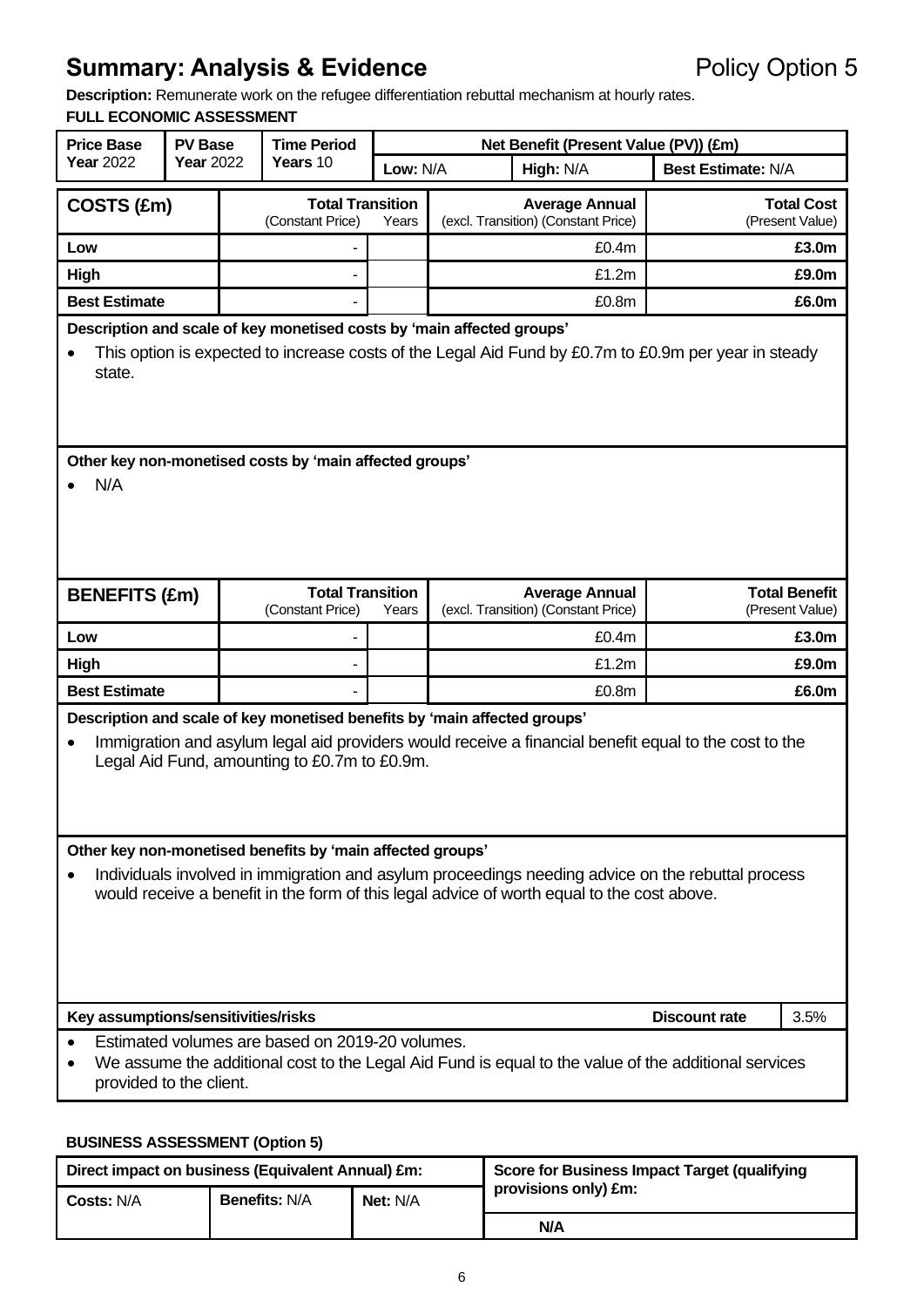**Description:** Implement options 1 to 5 above (preferred option).

#### **FULL ECONOMIC ASSESSMENT**

| <b>Price Base</b><br><b>PV Base</b><br><b>Year 2022</b><br><b>Year 2022</b>                                                                                                                                                                                                                                                                                                                                                                                                                                                                                                                                             |  | <b>Time Period</b> |                                                         | Net Benefit (Present Value (PV)) (£m) |                       |                                                       |                           |                                         |  |
|-------------------------------------------------------------------------------------------------------------------------------------------------------------------------------------------------------------------------------------------------------------------------------------------------------------------------------------------------------------------------------------------------------------------------------------------------------------------------------------------------------------------------------------------------------------------------------------------------------------------------|--|--------------------|---------------------------------------------------------|---------------------------------------|-----------------------|-------------------------------------------------------|---------------------------|-----------------------------------------|--|
|                                                                                                                                                                                                                                                                                                                                                                                                                                                                                                                                                                                                                         |  |                    | Years 10                                                |                                       | Low: N/A<br>High: N/A |                                                       | <b>Best Estimate: N/A</b> |                                         |  |
| COSTS (£m)                                                                                                                                                                                                                                                                                                                                                                                                                                                                                                                                                                                                              |  |                    | <b>Total Transition</b><br>(Constant Price)             | Years                                 |                       | <b>Average Annual</b><br>(excl. Transition) (Constant |                           | <b>Total Cost</b><br>(Present Value)    |  |
| Low                                                                                                                                                                                                                                                                                                                                                                                                                                                                                                                                                                                                                     |  |                    |                                                         |                                       |                       | £3,8m                                                 |                           | £28.8m                                  |  |
| High                                                                                                                                                                                                                                                                                                                                                                                                                                                                                                                                                                                                                    |  |                    |                                                         |                                       |                       | £11.5m                                                |                           | £86.5m                                  |  |
| <b>Best Estimate</b>                                                                                                                                                                                                                                                                                                                                                                                                                                                                                                                                                                                                    |  |                    |                                                         |                                       | £8.1m                 |                                                       | £60.4m                    |                                         |  |
| Description and scale of key monetised costs by 'main affected groups'<br>Implementing Options 1 through 5 is expected to increase costs of the Legal Aid Fund of<br>approximately £8.1m per year in steady state.                                                                                                                                                                                                                                                                                                                                                                                                      |  |                    |                                                         |                                       |                       |                                                       |                           |                                         |  |
| N/A                                                                                                                                                                                                                                                                                                                                                                                                                                                                                                                                                                                                                     |  |                    | Other key non-monetised costs by 'main affected groups' |                                       |                       |                                                       |                           |                                         |  |
| <b>BENEFITS (£m)</b>                                                                                                                                                                                                                                                                                                                                                                                                                                                                                                                                                                                                    |  |                    | <b>Total Transition</b><br>(Constant Price)             | Years                                 |                       | <b>Average Annual</b><br>(excl. Transition) (Constant |                           | <b>Total Benefit</b><br>(Present Value) |  |
| Low                                                                                                                                                                                                                                                                                                                                                                                                                                                                                                                                                                                                                     |  |                    |                                                         |                                       |                       | £3.8m                                                 |                           | £28.8m                                  |  |
| High                                                                                                                                                                                                                                                                                                                                                                                                                                                                                                                                                                                                                    |  |                    |                                                         |                                       | £11.5m                |                                                       |                           | £86.5m                                  |  |
| <b>Best Estimate</b>                                                                                                                                                                                                                                                                                                                                                                                                                                                                                                                                                                                                    |  |                    |                                                         |                                       | £8.1m                 |                                                       |                           | £60.4m                                  |  |
| Description and scale of key monetised benefits by 'main affected groups'<br>Immigration and asylum legal aid providers are expected to receive a benefit equal to approximately<br>$\bullet$<br>£8.1m.<br>Individuals involved in immigration and asylum proceedings would receive advice equal to the<br>$\bullet$<br>following shares of the costs above: £4.1m of advice for a Priority Removal Notice, £1.5m of advice on<br>referral into the National Referral Mechanism, £1.7m of legal services for Age Assessment Appeals,<br>and £0.8m of legal services for the Refugee Differentiation Rebuttal Mechanism. |  |                    |                                                         |                                       |                       |                                                       |                           |                                         |  |
| Other key non-monetised benefits by 'main affected groups'<br>For cases affected by Option 1, immigration and asylum legal aid providers would experience greater<br>certainty in the fee they will receive for each case.                                                                                                                                                                                                                                                                                                                                                                                              |  |                    |                                                         |                                       |                       |                                                       |                           |                                         |  |
| <b>Discount rate</b><br>Key assumptions/sensitivities/risks<br>3.5%                                                                                                                                                                                                                                                                                                                                                                                                                                                                                                                                                     |  |                    |                                                         |                                       |                       |                                                       |                           |                                         |  |
| We have assumed that volumes will return to those seen in 2019-20. The rate at which volumes return<br>and to what level will have a significant impact on cost.<br>We assume the additional cost to the Legal Aid Fund is equal to the value of the additional services<br>provided to the client.                                                                                                                                                                                                                                                                                                                     |  |                    |                                                         |                                       |                       |                                                       |                           |                                         |  |
| <b>BUSINESS ASSESSMENT (Option 6)</b>                                                                                                                                                                                                                                                                                                                                                                                                                                                                                                                                                                                   |  |                    |                                                         |                                       |                       |                                                       |                           |                                         |  |
| Score for Business Impact Target (qualifying<br>Direct impact on business (Equivalent Annual) £m:                                                                                                                                                                                                                                                                                                                                                                                                                                                                                                                       |  |                    |                                                         |                                       |                       |                                                       |                           |                                         |  |

| Direct impact on business (Equivalent Annual) £m: |                      |                 | <b>Score for Business Impact Target (qualifying</b> |  |
|---------------------------------------------------|----------------------|-----------------|-----------------------------------------------------|--|
| Costs: N/A                                        | <b>Benefits: N/A</b> | <b>Net: N/A</b> | provisions only) £m:                                |  |
|                                                   |                      |                 | N/A                                                 |  |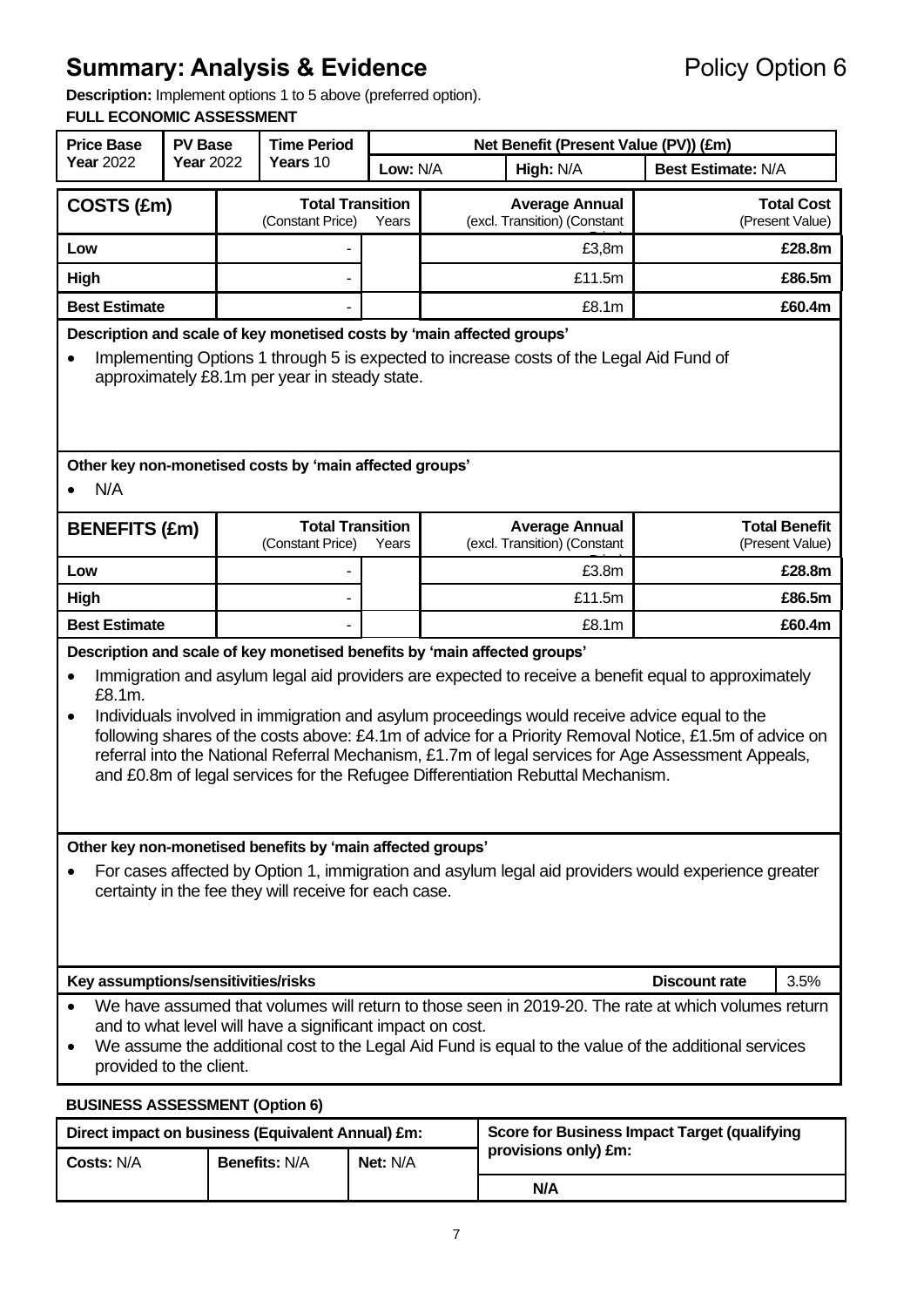# **Evidence Base**

# **A. Background**

- 1. Access to legal aid plays a vital role in the immigration system in ensuring access to justice as well as the efficiency of the system as a whole. In recognition of that, the Government is making a number of changes through the Nationality and Borders Act to expand access to legal aid in immigration cases to cover individuals prioritised for removal from the country and to ensure access to advice for individuals on referral into the National Referral Mechanism, which is a framework for identifying and referring potential victims of modern slavery.
- 2. The Act makes two other changes to immigration policy which have a direct impact on legal aid provision: the introduction of a new statutory right of appeal in age assessment cases, and a power for the differential treatment of refugees based on criteria set out in Article 31 of the Refugee Convention.
- 3. Alongside this, the way in which immigration legal aid services are being delivered is changing. The introduction of the HM Courts and Tribunals Service (HMCTS) online system for the lodging and processing of appeals is changing the way this work is done and it is right that the fees paid reflect these changes.
- 4. These proposals have been informed by stakeholder engagement and evidence gathering across the sector. This Impact Assessment (IA) supports the public consultation which the Ministry of Justice is running to gather further feedback on these proposals.
- 5. The legal aid scheme is Government by the Legal Aid, Sentencing and Punishment of Offenders Act 2012 (LASPO). LASPO sets out which types of immigration services can be funded by legal aid. This is colloquially known as "in scope" legal aid. For immigration services that are not "in scope", legal aid funding may still be available via the Exceptional Case Funding Scheme, where an individual can demonstrate that their human rights may be breached.
- 6. Fees payable for immigration services are set out in the Civil Legal Aid (Remuneration) Regulations 2013 (the Remuneration Regulations). The immigration cases considered in this IA can consist of legal help which is initial advice and assistance (such as for an application for asylum, and under a fixed fee scheme would attract a stage 1 fee) and/or legal representation at the First-tier Tribunal (which under a fixed fee scheme would attract a stage 2 fee).
- 7. The 2018 Standard Civil Contract and Immigration Specification govern the provision of immigration advice between legal aid providers and the Legal Aid Agency (LAA) who contract for legal aid services on behalf of the Lord Chancellor.

## **B. Policy Rationale and Objectives**

## **Rationale**

8. The conventional economic approaches to government intervention are based on efficiency or equity arguments. Governments may consider intervening if there are strong enough failures in the way markets operate (e.g. monopolies overcharging consumers) or there are strong enough failures in existing government interventions (e.g. waste generated by misdirected rules), where the proposed new interventions avoid creating a further set of disproportionate costs and distortions. The government may also intervene for equity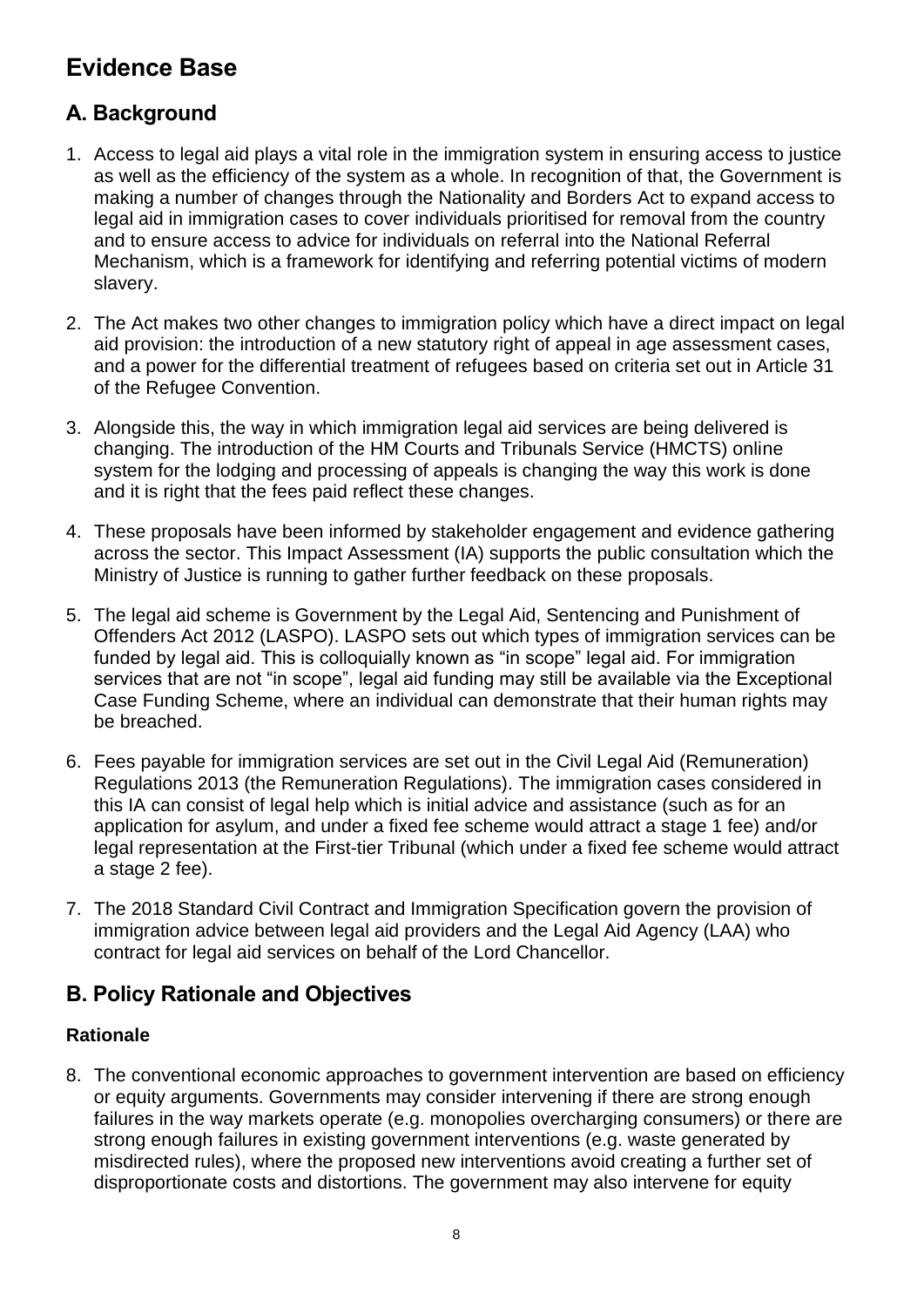(fairness) and distributional reasons (e.g. to reallocate goods and services to more vulnerable groups in society).

- 9. The rationale for government intervention in this instance is both equity and efficiency. The legal aid scheme exists to ensure access to the courts and tribunals system is available for individuals on low incomes who have serious legal issues by funding the costs of legal advice and representation by qualified legal aid practitioners. An efficient immigration legal aid system adapts and responds to changes to the immigration system to ensure that legal aid fees reflect the work required of legal aid practitioners to help their clients to access justice.
- 10.The options described in this IA aim to ensure fair and equitable remuneration for legal aid practitioners as a result of new work and processes being introduced into the immigration system. The proposed changes would also generate efficiencies within the wider immigration system, which aim to ensure that individuals receive access to legal advice at an earlier point in the process.

## **Policy Objectives**

11.The associated policy objective is to ensure that delivering these services continues to be sustainable, ensuring that the efficiencies envisaged by the wider reform of the immigration system can be realised.

## **C. Affected Stakeholder Groups, Organisations and Sectors**

- 12.The proposals assessed in this IA are expected to directly affect the following groups:
	- Individuals involved in immigration and asylum proceedings in the courts and tribunals in England and Wales.
	- Immigration and asylum legal aid providers and barristers doing publicly-funded immigration and asylum work.
	- The Legal Aid Agency (LAA).
	- HM Courts and Tribunals Service (HMCTS).
	- Home Office.

## **D. Description of Options Considered**

13.To meet the policy objectives, the following options are assessed in this IA:

- **Option 0/do nothing: No changes are made to how immigration and asylum legal aid is remunerated.**
- **Option 1: Introduce new fixed fees for online system appeals with changes to the escape mechanism.**
- **Option 2: Remunerate advice provided under a Priority Removal Notice and follow on advice to people subject to a Priority Removal Notice at hourly rates.**
- **Option 3: Introduce a new bolt-on fixed fee for advice on referral into the National Referral Mechanism.**
- **Option 4: Remunerate age assessment appeal work at the existing hourly rate payable for Licensed Work in the First-tier Tribunal.**
- **Option 5: Remunerate work on the refugee differentiation rebuttal mechanism at hourly rates.**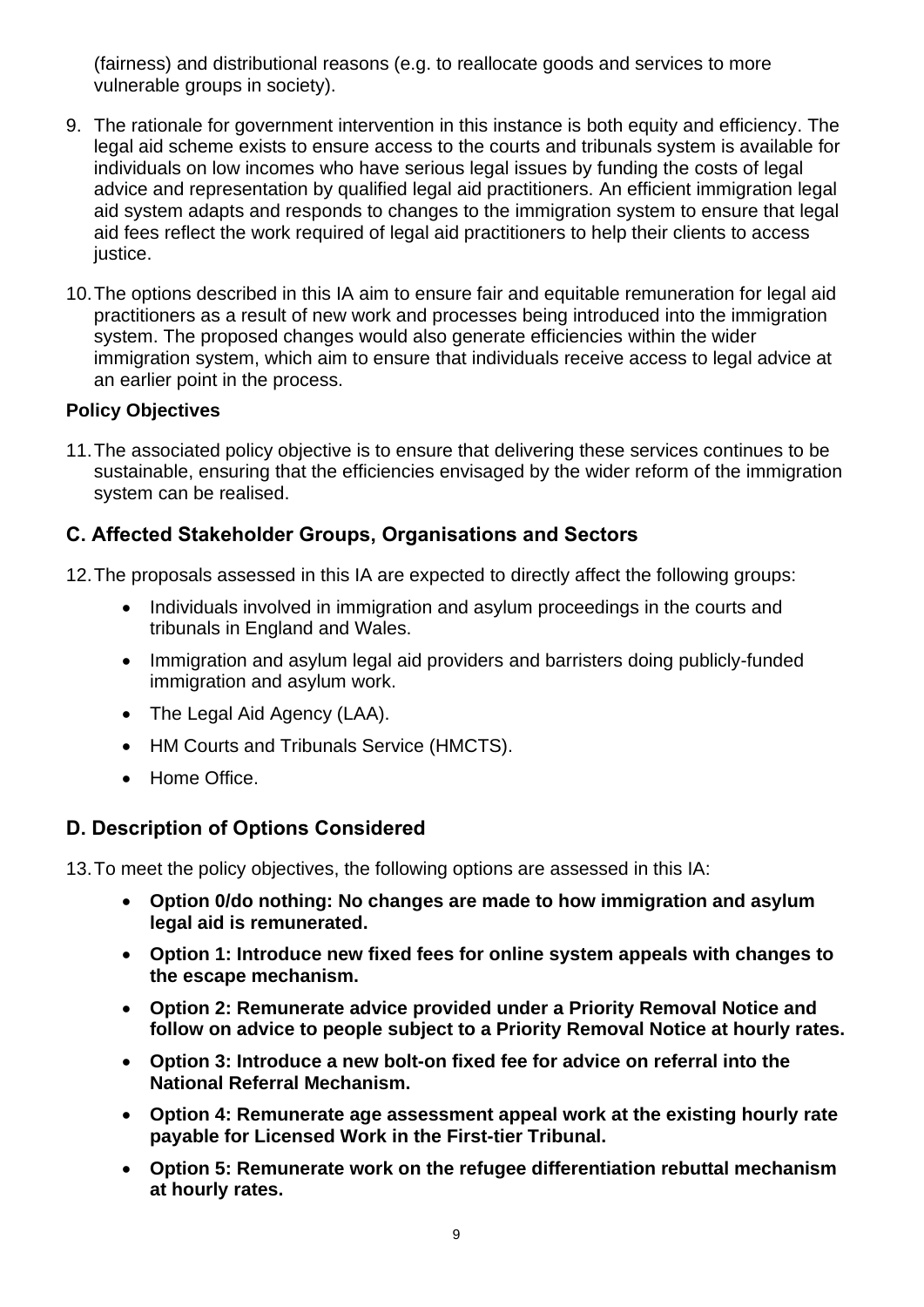## • **Option 6: Implement options 1 to 5 above.**

- 14.The preferred option is Option 6: implement options 1 to 5 together as a package. This would deliver a suite of new immigration and asylum legal aid fees covering all of the new work being brought into the system.
- 15.All options (except the do nothing option) require amendments to the relevant legal aid contract, which would be undertaken by the LAA. Implementing options 1 and 3 would also require negative secondary legislation.

## **Option 0: Base case/Do nothing**

- 16. Under the 'do nothing' or 'base case' the current immigration and asylum legal aid fees would remain unchanged and no new fees would be introduced.
- 17.Under this option, or an option implementing options 2 to 6, there would be no appropriate fees to remunerate the new work introduced into the system by the Nationality and Borders Act.

## **Option 1: Introducing new fixed fees for online system appeals with changes to the escape mechanism.**

- 18.Currently, work done as part of HMCTS's online system for the lodging and processing of appeals to the First-tier Tribunal (Immigration and Asylum Chamber) are remunerated at the interim hourly rates set out in Table 8(ca) (and Table 4(ca) where appropriate) of the Civil Legal Aid (Remuneration) Regulations 2013.
- 19.Under Option 1, going forward they would be remunerated by a new fixed fee instead. For appeals that do not reach a hearing, this fee would be set at £669 in asylum appeals and £628 in non-asylum immigration appeals. For appeals that do reach a hearing, this fee would be set at £1,009 in asylum appeals and £855 in non-asylum immigration appeals.
- 20.Alongside these new fixed fees, this option would introduce changes to the escape mechanism. Escape mechanisms in legal aid fixed fee schemes allow high cost cases to be paid their actual costs, as assessed at hourly rates, instead of the fixed fee. This prevents these high cost cases from being paid too little to be economically viable for providers to take on.
- 21.High cost cases are identified as those where the relevant costs assessed at hourly rates are above a certain threshold which is set as a multiple of the value of the relevant fixed fee. Where a case involves multiple fixed fees then the threshold is calculated in reference to the sum of the fixed fees. Full details of the escape mechanism, as it currently applies to cases not going through the online system, are found in the immigration specification of the 2018 contract. In escape cases at the stage 2 (controlled legal representation) level, providers are able to claim for a case at the hourly rate in Table 8(a) of the Remuneration Regulations if they reach this threshold.
- 22.Option 1 would introduce new fixed fees and make two changes to the escape mechanism compared to its implementation for cases not using the online procedure: to reduce the escape threshold to two times the relevant fixed fee for the stage 2 element of the case, instead of three times; and also decouple the stage 1 (legal help) and stage 2 (controlled legal representation) claims of a case so that each stage could escape, and be paid at escape rates (hourly rates), separately.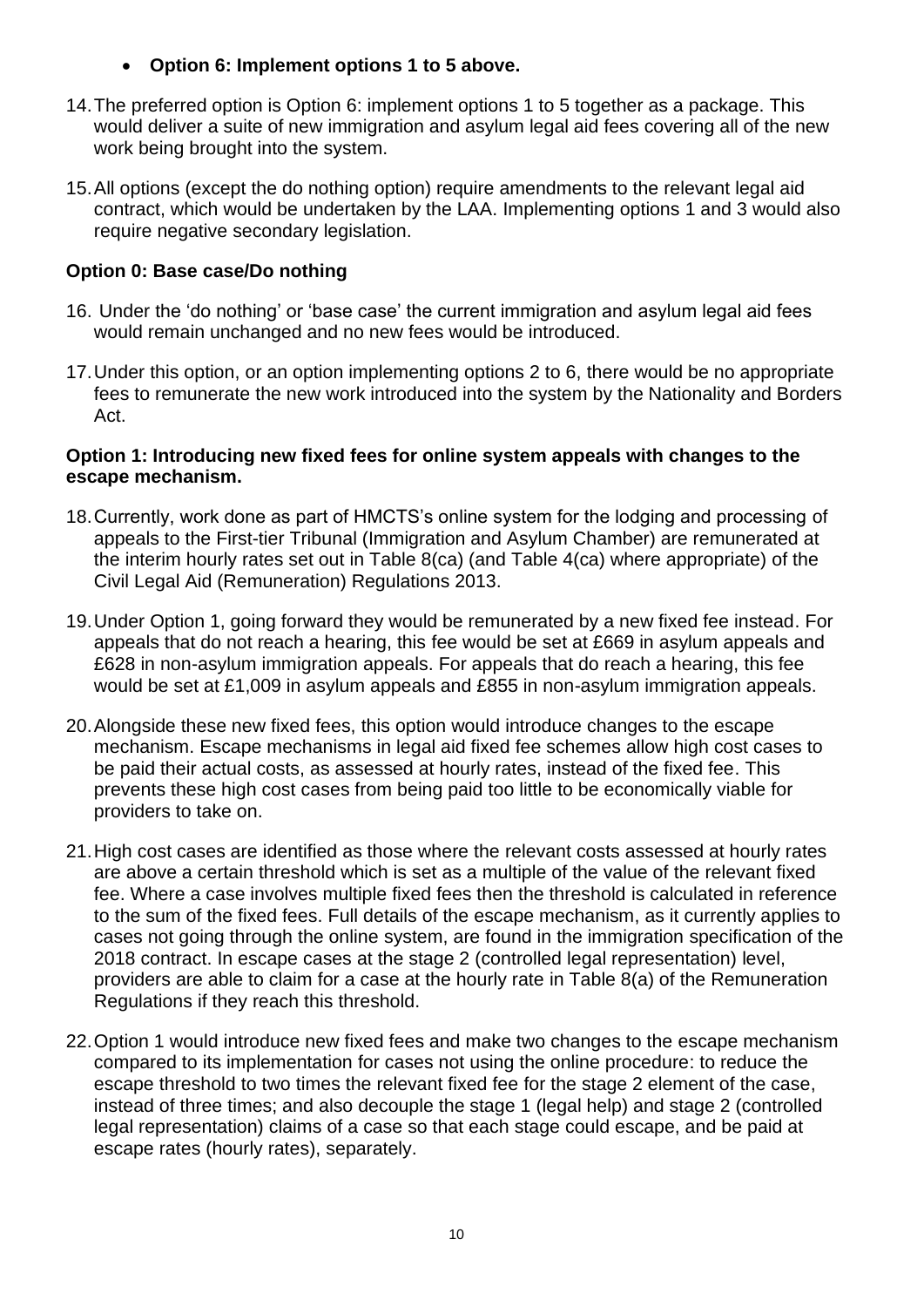## **Option 2: Remunerating advice provided under a Priority Removal Notice and follow on advice to people subject to a Priority Removal Notice at hourly rates.**

- 23.The Nationality and Borders Act provides a power for the Home Office to issue a Priority Removal Notice (PRN) to an individual who is liable for removal or deportation. The PRN would require the recipient to provide a statement, information or evidence in support of their claim to remain in the UK by a specified deadline. To support the creation of the PRN, this option would make available to recipients of a PRN up to seven hours of legally aided non-means and non-merits tested advice.
- 24.Remuneration for the maximum of seven hours advice would be payable by hourly rates, at the rates set out in Table 7(d) of the Civil Legal Aid (Remuneration) Regulations 2013. In addition, "follow on work" (other "in scope" or ECF work undertaken for recipients of a PRN) would also be remunerable at the hourly rate relevant to the matter.

#### **Option 3: Introducing a new bolt-on fixed fee for advice on referral into the National Referral Mechanism.**

- 25.The Nationality and Borders Act extends the scope of legal aid so that legal aid providers can provide non-means tested advice on referral into the National Referral Mechanism (NRM) alongside advice on immigration matters. The overall purpose of this NRM advice is to facilitate the identification of more victims of trafficking.
- 26.Under this option, this work would be payable by an additional fee on top of the main immigration and asylum case fee. This would be set at £75, roughly equivalent to an hour and a half of work when taking the existing hourly rates in Table 7(d) of the Civil Legal Aid (Remuneration) Regulations 2013 as a guide.

## **Option 4: Remunerating age assessment appeal work at the existing hourly rate payable for Licensed Work in the First-tier Tribunal.**

- 27.When an individual's age is in dispute, they are referred to a local authority for a social worker-led age assessment. The local authority will determine the age of that person, and their decision can currently be challenged by judicial review. In these cases, legal aid is available, subject to means and merits criteria being satisfied.
- 28.The Nationality and Borders Act introduces a new statutory right of appeal for age assessments for individuals who require leave to enter or remain in the UK, but whose age is uncertain. The Nationality and Borders Act will make legal aid, for both advice and assistance and representation at the tribunal and in onwards appeals, available for this new appeal right, subject to means and merits testing. Under Option 4, this work would be remunerated using the existing Licensed Work hourly rates for the First-tier Tribunal, as set out in Table 10(c) of the Civil Legal Aid (Remuneration) Regulations 2013.

#### **Option 5: Remunerating work on the refugee differentiation rebuttal mechanism at hourly rates.**

29.The Nationality and Borders Act introduces a power for the differential treatment of refugees based on the criteria set out in Article 31 of the Refugee Convention. Those who are granted refugee status and meet the terms of Article 31 (i.e. having come to the UK directly from a country or territory where their life or freedom was threatened and who have presented themselves without delay to the authorities) are likely to be considered Group 1 refugees. Those who have not come directly and instead travelled through a safe third country in which they could reasonably have been expected to claim asylum or did not claim asylum in the UK without delay, may be considered Group 2 refugees.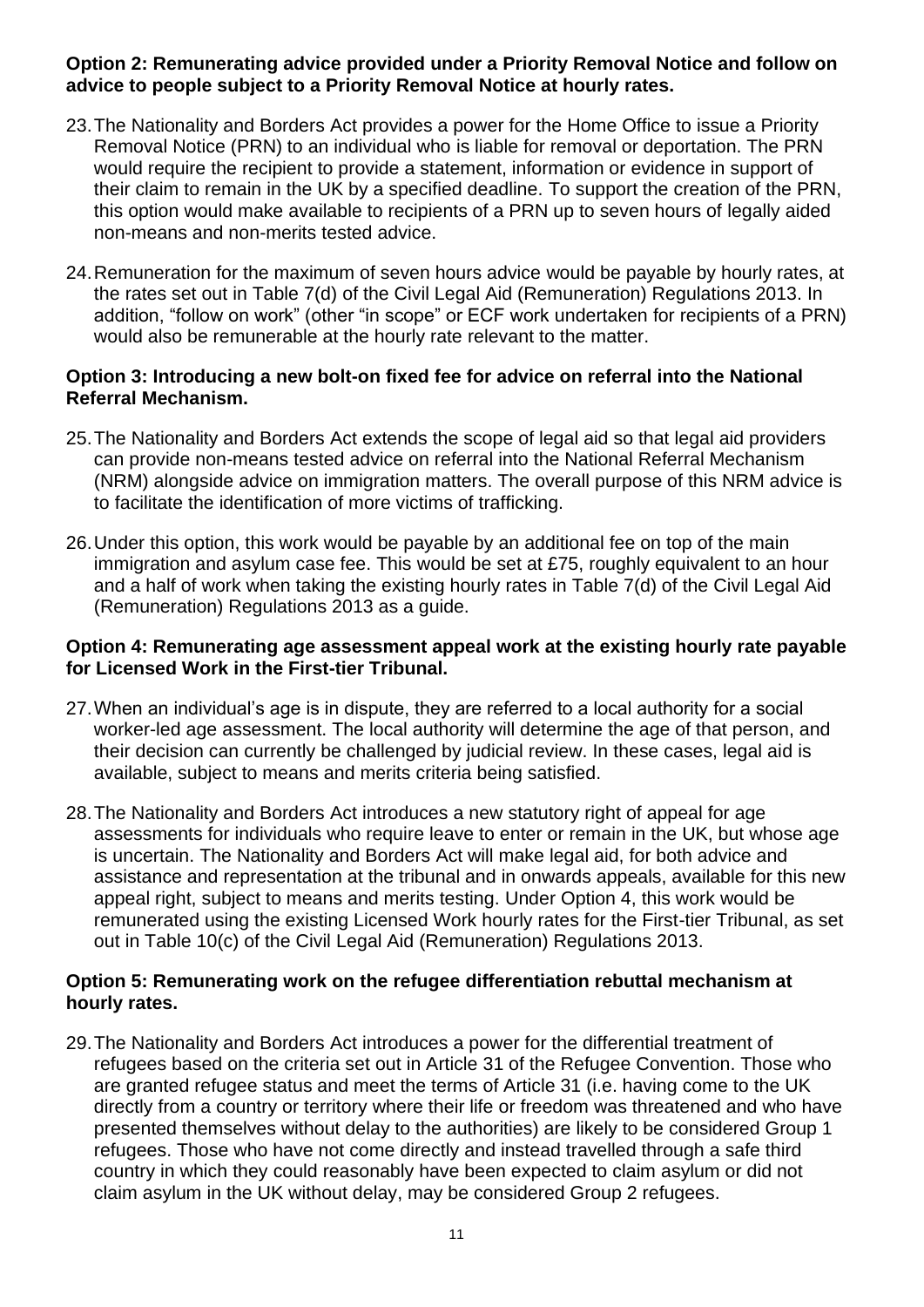- 30.Those in Group 1 and Group 2 may be treated differently and this differential treatment may relate to the length of leave being granted, route to settlement, recourse to public funds, and access to the refugee family reunion route.
- 31.Where the Home Secretary is minded to place a refugee in Group 2, there would be an opportunity to rebut that grouping. The refugee would be able to submit a statement or evidence in support of their arguments as to why they should be placed in Group 1 instead. Legal aid would remain available to individuals who are seeking to rebut their grouping as part of their asylum claim and this work would initially be remunerated by the hourly rates set out in Table 7(d) of the Civil Legal Aid (Remuneration) Regulations 2013 until sufficient data can be gathered to inform a new fixed fee.

## **Option 6: Implement options 1 to 5 above.**

32.Under this option all of options 1 to 5 above would be implemented together, as a package.

## **E. Cost & Benefit Analysis**

- 33.This IA follows the procedures and criteria set out in the Impact Assessment Guidance and is consistent with the HM Treasury Green Book.
- 34.Where possible, this IA identifies both monetised and non-monetised impacts on individuals, groups and businesses in England and Wales with the aim of understanding what the overall impact on society might be from the options under consideration. The costs and benefits of each proposal are compared to option 0, the do nothing or 'baseline' case. As the 'baseline' option is compared to itself, the costs and benefits are necessarily zero.
- 35.IAs place a strong focus on the monetisation of costs and benefits. There are often, however, important impacts that cannot sensibly be monetised. These might be impacts on certain groups of society or some data privacy impacts, positive or negative. Impacts in this IA are therefore interpreted broadly, to include both monetisable and non-monetisable costs and benefits, with due weight given to those which are non-monetisable.
- 36.Where costs and benefits are monetisable, we have estimated the steady state implications of the policy change, as the cases involved are relatively short and so steady state will be reached very quickly. All figures are based on current 2022 prices and include VAT, unless otherwise stated, however most legal aid immigration cases do not attract VAT because the client is not resident in the UK due to the nature of the service being provided so the inclusion of VAT does not have a major impact on the analysis. We have not applied optimism bias in these estimates but we have provided some sensitivity analysis in the Risk and Assumptions section to quantify some uncertainty. We have also not included transitional or implementation costs to the Legal Aid Agency, as these are expected to be negligible.
- 37.Values over £50,000 are rounded to the nearest £0.1m, while values under this are rounded to the nearest £10,000, apart from specific fee values which are quoted exactly. Volumes have been rounded to the nearest 100. The net present costs in this impact assessment are based on a 10 year appraisal period and assume steady state is reached at the point of implementation.
- 38.As changes in Legal Aid fee schemes for existing services amount to a transfer of resources between the Legal Aid Fund and providers, it is normal not to calculate a Net Present Cost (NPC). However, as the options in this IA (with the exception of Option 1) will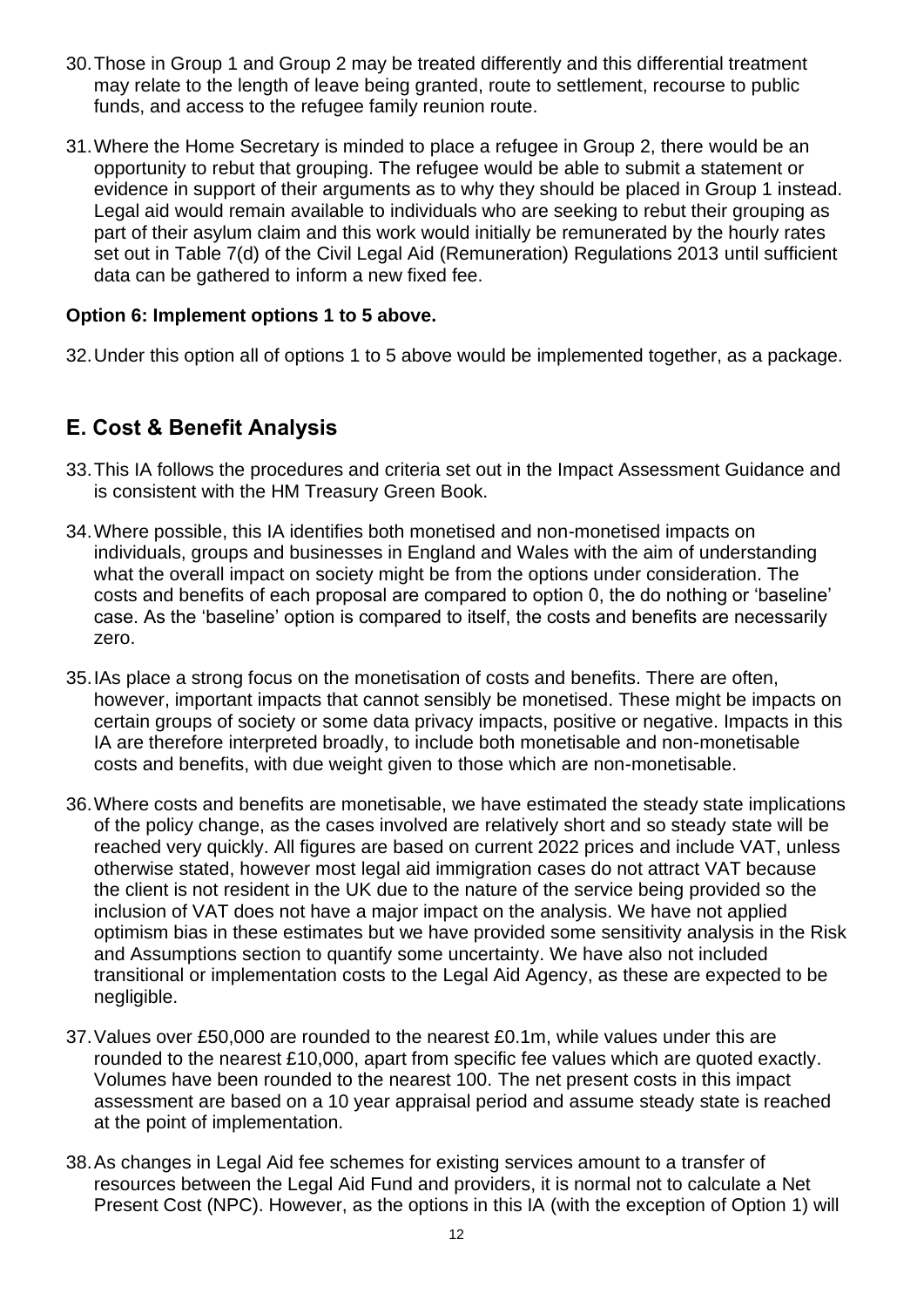lead to new funded services being provided, a NPC has been calculated for these changes. However, we have also assumed that the benefit to the client is equal to the cost to the Legal Aid Fund so the Total Net Present Social Value for each option is zero.

#### **Option 1: Introduce new fixed fees for online procedure appeals with changes to the escape mechanism**

## *Methodology*

- 39.The new fees proposed under this option are based on previous fixed fees which were used prior to the introduction of the online procedure and have been increased by an amount equal to the increased effort required for the online procedure taken from evidence gathered from a survey of legal aid providers. The survey was designed to fill the evidence gaps of LAA administrative data, so we could get an insight into how much extra work the online system was causing. Data from the LAA were consistent with the survey, so we were content to use the survey results to increase the fees accordingly.
- 40.A separate methodology was used to assess the escape mechanism changes, and this is described in the annex at the end of this impact assessment.

#### *Volumes and Costs*

41.The overall cost of the new fixed fee scheme compared to the interim hourly rates which currently exist is expected to be negligible. This is because the proposed new fixed fees have been increased from the previous fixed fees by the average amount of extra work required for the online procedure, and the proposed changes to the escape mechanism would further increase the overall fees paid by paying more higher cost cases at hourly rates. The escape mechanism proposals would also have distributional impacts on the fees payable for individual cases with the result that more cases are paid closer to their actual costs at hourly rates. The annex at the end of this impact assessment shows the evidence base behind the specific changes to the escape threshold which are being proposed.

#### **Costs and Benefits of Option 1**

#### *Monetised Costs and Benefits*

## *Legal Aid Agency*

42.The overall impact of the fee scheme is expected to be roughly cost neutral.

#### *Immigration and asylum legal aid providers and barristers doing publicly-funded immigration and asylum work*

43.The overall impact of the fee scheme is expected to be roughly cost neutral, although there are some distribution impacts shown in the annex to this impact assessment.

#### *Non-monetised Benefits*

## *Immigration and asylum legal aid providers and barristers doing publicly-funded immigration and asylum work*

44.A fixed fee scheme would give additional certainty to providers on what their income will be. In addition, the changes to the escape mechanism would reduce the chance that providers would be underpaid for their work on each case, compared to remaining with the existing escape mechanism for work done not through the online system. This is explored in more detail in the annex to this impact assessment.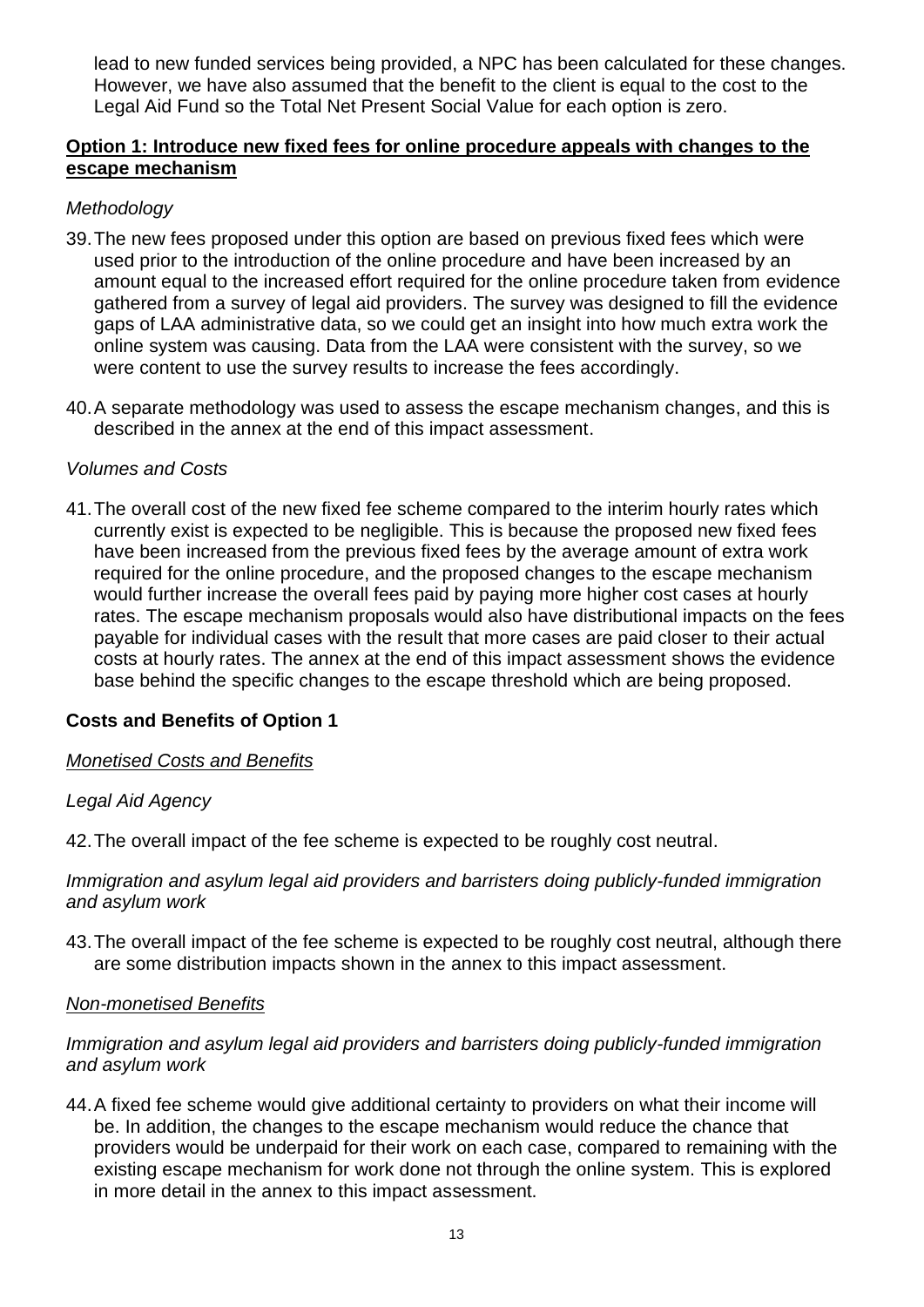## **Option 2: Remunerate advice provided under a Priority Removal Notice and follow on advice to people subject to a Priority Removal Notice at hourly rates**

## *Methodology*

45.This IA estimates the new cost of providing advice for a PRN but not the cost for subsequent follow on work. This is because the PRN would be a new cost to the Legal Aid Fund, whereas the follow-on work may be largely substitution from other parts of the legal aid scheme (that is, it would have been funded under existing rules but would now be classified as follow on work). Although there would be some new follow on work, we have not been able to quantify this.

## *Volumes*

46.The volumes for this work would depend on the number of PRNs issued by the Home Office, and the uptake of legal aid amongst those PRN recipients. For the purposes of this IA we have assumed that 11,000 people per year would receive a PRN and take up legal aid funded advice. In practice, the number of PRNs is likely to be initially lower before ramping up to full capacity and may also depend on external international events.

## *Costs*

47.The cost is based on cases claiming an average of 5 hours of advice plus 75% of cases claiming 4 hours of interpretation and the same proportion claiming 1 hour of travel. For the purposes of creating a unit cost, we have assumed 80% of the work is billed through London offices giving an average cost per case of £369.

## **Costs of Option 2**

## *Monetised Costs*

## *Legal Aid Agency*

48.The cost of this option to the Legal Aid Fund, under the assumptions outlined above, is expected to be £4.1m per year in steady state.

## **Benefits of Option 2**

## *Monetised Benefits*

*Immigration and asylum legal aid providers and barristers doing publicly-funded immigration and asylum work*

49.Providers will receive a financial benefit of an amount equal to the cost to the Legal Aid Fund, that is expected to be £4.1m per year in steady state.

#### *Individuals involved in immigration and asylum proceedings in the courts and tribunals in England and Wales*

50.Those receiving PRN advice funded by legal aid would receive a benefit of legal advice worth an amount equal to the cost of delivering the service.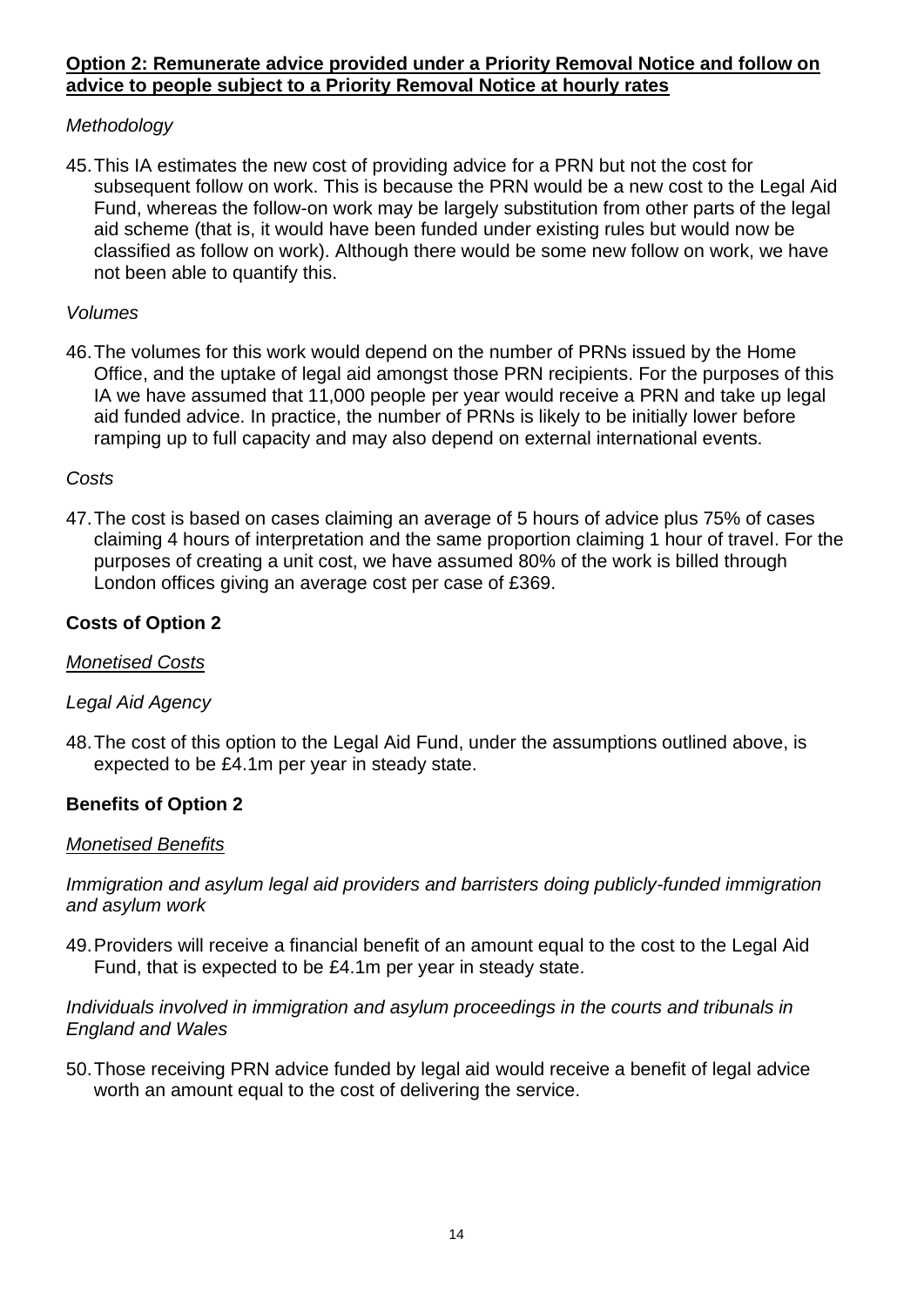## **Option 3: Introduce a new bolt-on fixed fee for advice on referral into the National Referral Mechanism**

## *Methodology*

51.While we have used legal aid data to determine the likely cost for this option, the true cost will be highly dependent on the number of clients who require this advice. We have assumed a future steady state that is based on recovery to volumes similar to those prior to Covid-19.

## *Volumes*

52.We have assumed that in future steady state there would be around 20,000 claims for the NRM fixed fee per year, based on around half of legal aid funded asylum cases in previous years.

## *Costs*

53.The cost would be £75 per case. In some cases VAT may be applicable, depending on the residency status of the client, however our best estimate for an effective VAT rate for legal aid funded asylum work is around 2%, so omitting VAT from the calculations below does not change the impact of this provision.

## **Costs of Option 3**

## *Monetised Costs*

## *Legal Aid Agency*

54.There would be a cost to the Legal Aid Fund of around £1.5m per year in steady state, taking into account the assumptions above.

## **Benefits of Option 3**

#### *Monetised Benefits*

*Immigration and asylum legal aid providers and barristers doing publicly-funded immigration and asylum work*

55.Providers will receive a financial benefit equal to the cost to the Legal Aid Fund, which is estimated to be around £1.5m in steady state.

*Individuals involved in immigration and asylum proceedings in the courts and tribunals in England and Wales*

56.Those eligible and requiring NRM advice would receive a benefit of legal advice worth an amount equal to the cost to the Legal Aid Fund, which is estimated to be around £1.5m in steady state.

## **Option 4: Remunerate age assessment appeal work at the existing hourly rate payable for Licensed Work in the First-tier Tribunal**

## *Methodology*

57.The data on which to base the impact of this option is limited, as we cannot distinguish existing age assessment judicial review work funded by legal aid from other judicial reviews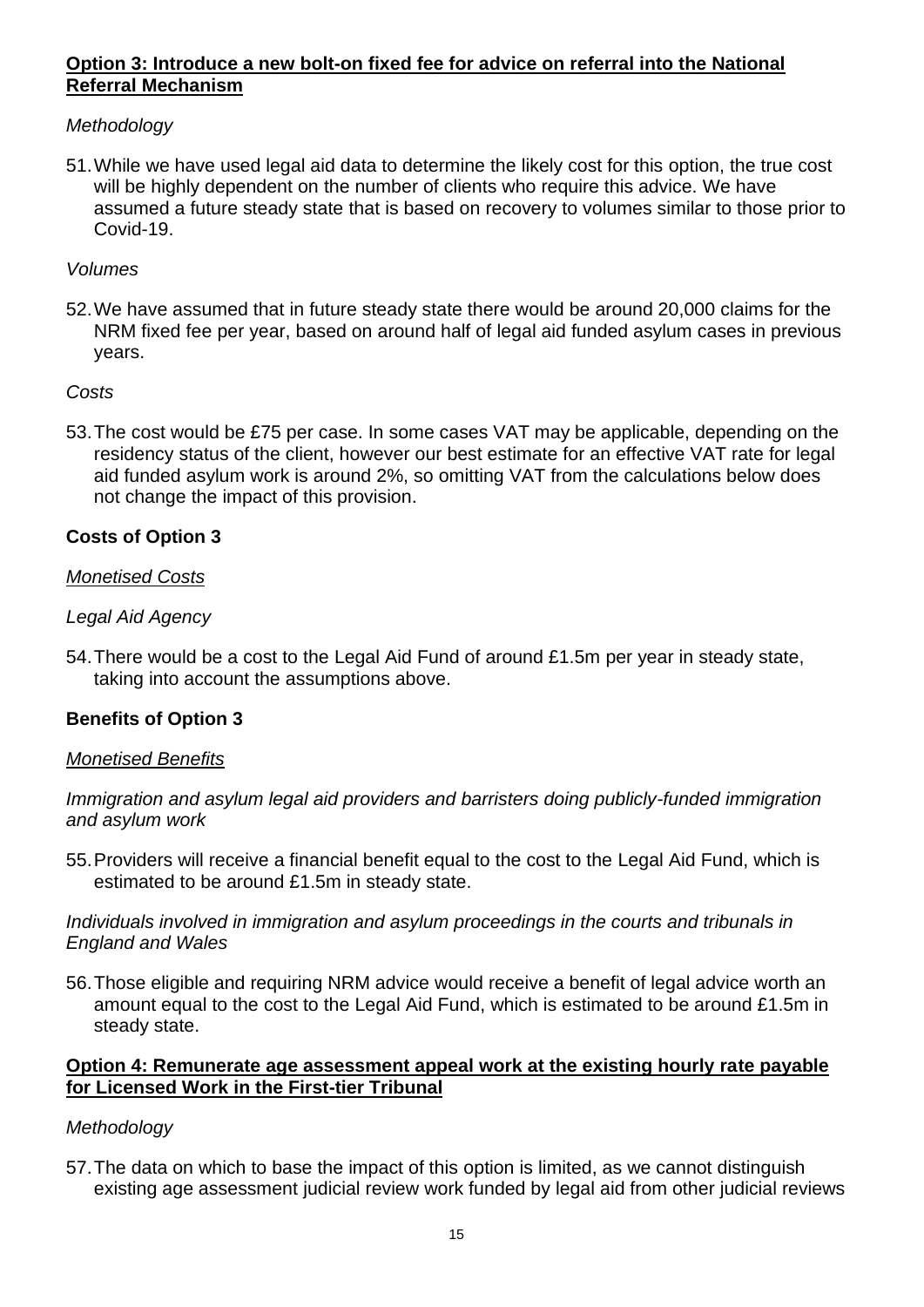in our data and we do not know whether having appeal rights to the First-tier Tribunal would change overall volumes.

- 58.In addition, judicial reviews are initially undertaken "at-risk" with most work done prior to the permission stage not funded if permission is not granted and so the costs associated with an average case will be different to those at the First-tier Tribunal where there is no "at-risk" element. We also do not know how much future cases at the First-tier Tribunal are likely to cost as we do not have a good proxy for such work in a similar setting.
- 59.Taking together both of these uncertainties mean we have not been able to produce a reliable cost for this option. The estimates below are for an illustrative example scenario.

#### *Volumes*

60.For illustrative purposes, based on 2019 figures, we anticipate a baseline of around 800 appealable decisions generated per year will take up legal aid.

#### *Costs*

61.We have assumed that the costs of providing representation for these cases is in line with the overall average cost for existing First-tier Tribunal immigration cases.

## **Costs of Option 4**

#### *Monetised Costs*

#### *Legal Aid Agency*

62.Noting the uncertainty of this approach as described above, this option would lead to a cost to the Legal Aid Fund of around £1.7m per year in steady state.

## **Benefits of Option 4**

#### *Monetised Benefits*

*Immigration and asylum legal aid providers and barristers doing publicly-funded immigration and asylum work*

63.Providers would receive a financial benefit equal to the cost to the Legal Aid Fund, of around £1.7m per year in steady state.

*Individuals involved in immigration and asylum proceedings in the courts and tribunals in England and Wales*

64.Those requiring representation for this kind of proceeding would receive a benefit of legal services worth an amount equivalent to the cost to the Legal Aid Fund, of around £1.7m per year in steady state.

## **Option 5: Remunerate work on the refugee differentiation rebuttal mechanism at hourly rates.**

#### *Methodology*

65.As this would be a new Home Office process, there is uncertainty about how many cases would get legal aid funded advice and how much each case would cost. However, we have made a series of assumptions based on existing legal aid data to illustrate likely costs.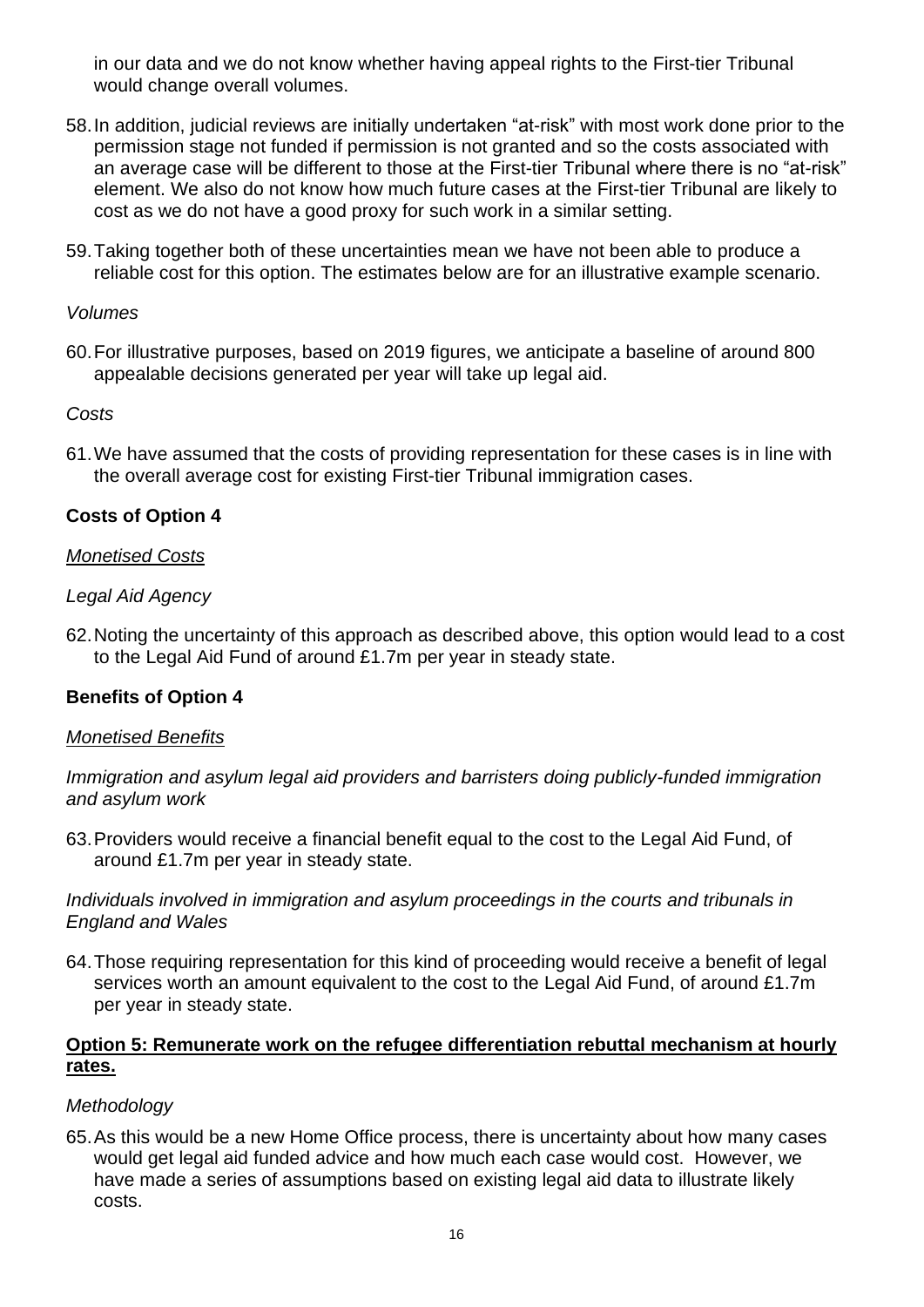#### *Volumes*

66.We have based our volume estimates of those getting advice on the rebuttal mechanism on an assumed proportion of the number of legal aid asylum cases completing with outcome codes indicating they were granted leave to remain in the UK. We have used 2019-20 volumes, and assume we return to this level in steady stage after recovery from the Covid-19 pandemic.

## *Costs*

67.We have assumed an average of two hours of work at the relevant legal aid hourly rate per case.

## **Costs of Option 5**

#### *Monetised Costs*

## *Legal Aid Agency*

68.We estimate this option would cost between £0.7m and £0.9m per year in steady state to the Legal Aid Fund.

## **Benefits of Option 5**

#### *Monetised Benefits*

*Immigration and asylum legal aid providers and barristers doing publicly-funded immigration and asylum work*

69.Providers would receive a financial benefit equal to the cost to the Legal Aid Fund, of between £0.7m and £0.9m per year in steady state.

*Individuals involved in immigration and asylum proceedings in the courts and tribunals in England and Wales*

70.Those needing advice on the rebuttal mechanism would receive a benefit of legal advice worth an amount equal to the cost to the Legal Aid Fund, of between £0.7m and £0.9m per year in steady state.

## **Option 6: All of the options 1 to 5 above (preferred option).**

71.Option 6 would be the result of doing options 1 to 5 together, and so the costs and benefits are the same as those set out above when combined. The overall expected cost to the Legal Aid Fund would be £8.1m per year, with an equivalent benefit to practitioners and inkind benefit to clients.

## **F. Risks and Assumptions**

72.The assumptions used to cost these proposals are described in the methodology paragraphs in the Cost and Benefit Analysis section above. The core risk is concerning future volumes. We have assumed that the legal aid immigration system will return to volumes seen prior to the coronavirus pandemic; however there is a risk that migration could be lower or higher in future as the world adjusts to new ways of living. If volumes are higher, then costs will be higher in proportion with higher volumes. The following sensitivity analysis demonstrates this by considering the different total cost due to some realistic scenarios.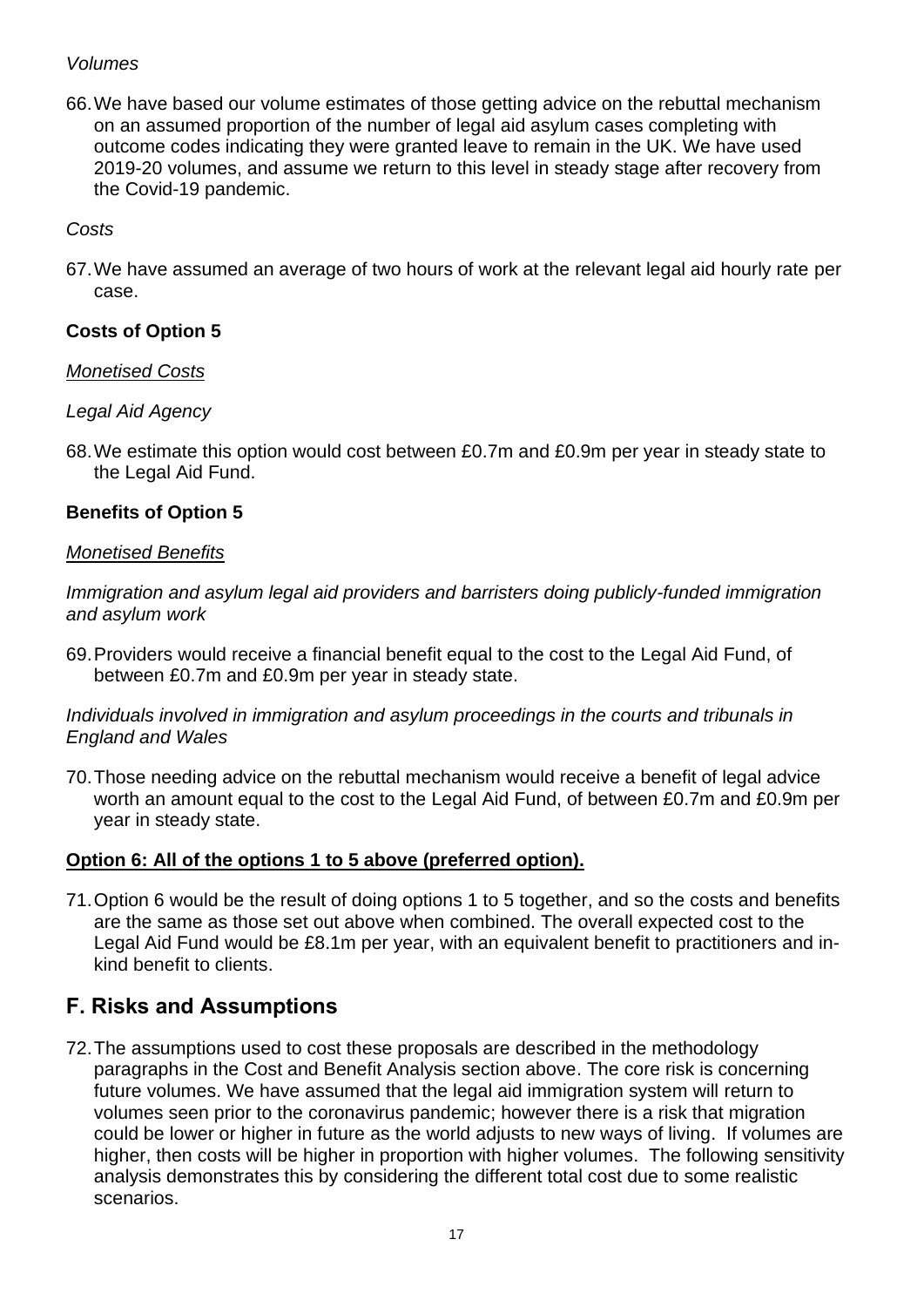## **Sensitivity Analysis**

#### **Option 1: Introduce new fixed fees for online system appeals with changes to the escape mechanism.**

73.We have not conducted sensitivity analysis for option 1 as future volumes would not change our expectation that this policy is overall roughly cost neutral.

#### **Option 2: Remunerate advice provided under a Priority Removal Notice and follow on advice to people subject to a Priority Removal Notice at hourly rates.**

74.It is likely that steady state will not be reached immediately for this policy, but rather that volumes will ramp up over time. Therefore we have considered the cost of providing advice for PRNs at a range of lower volumes, as well as a higher volume scenario. We show steady state annual costs here, but these can alternatively be considered as the total cost that would be incurred from providing the volume of cases shown although the cost may be billed in a later period – in this way the table can also be considered the cost of ramping up as the billing delay for this work is likely to be quite short.

| <b>Scenario</b>      | Volume | <b>Steady State</b><br><b>Annual Cost</b> | <b>Net Present</b><br>Cost |  |
|----------------------|--------|-------------------------------------------|----------------------------|--|
| Low ramp up          | 1,000  | £0.4m                                     | N/A                        |  |
| Medium ramp up       | 5,000  | £1.8m                                     | N/A                        |  |
| <b>Main low</b>      | 8,000  | £3.0m                                     | £22.1m                     |  |
| <b>Best estimate</b> | 11,000 | £4.1m                                     | £30.4m                     |  |
| <b>Main high</b>     | 15,000 | £5.5m                                     | £41.5m                     |  |

#### **Option 3: Introduce a new bolt-on fixed fee for advice on referral into the National Referral Mechanism.**

75.The best estimate for this option is based on around half of legal aid funded asylum cases in previous years. The following table shows how this could vary if actual provision were around 25% as a low scenario, or 75% as a high scenario. These scenarios could also be interpreted as if 50% of cases claim an NRM advice bolt-on fee but overall legal aid asylum volumes are 50% lower or higher.

| <b>Scenario</b>      | Volume | <b>Steady State</b><br><b>Annual Cost</b> | <b>Net Present</b><br><b>Cost</b> |  |
|----------------------|--------|-------------------------------------------|-----------------------------------|--|
| Low                  | 10,000 | £0.8m                                     | £5.6m                             |  |
| <b>Best estimate</b> | 20,000 | £1.5m                                     | £11.2m                            |  |
| <b>High</b>          | 30,000 | £2.3m                                     | £16.9m                            |  |

## **Option 4: Remunerate age assessment appeal work at the existing hourly rate payable for Licensed Work in the First-tier Tribunal.**

76.As noted in the Costs and Benefits Analysis section, the volumes for this proposal are very uncertain and so these costs are illustrative scenarios only. For the low and high scenarios we have varied the central scenario by 50% either way.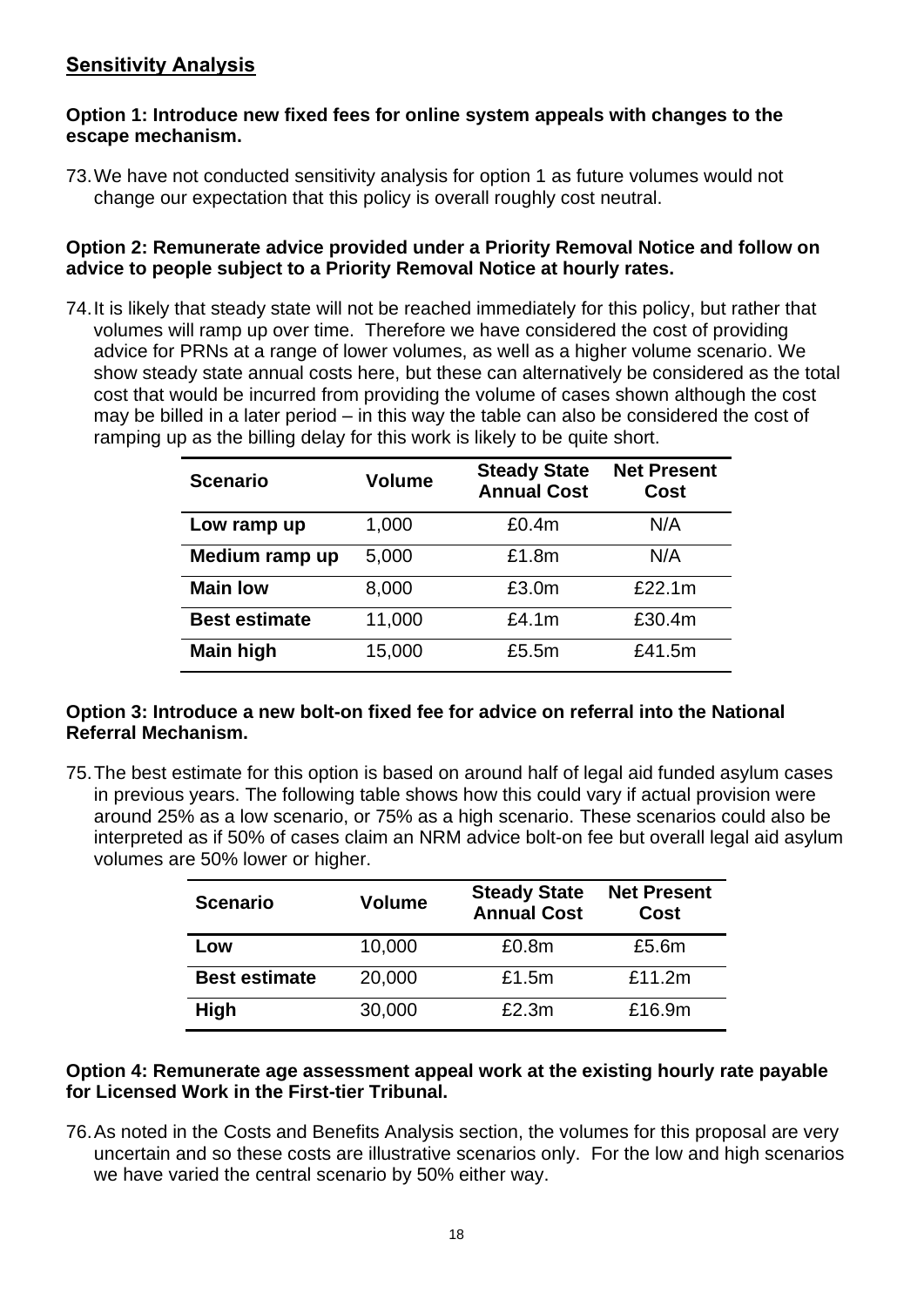| <b>Scenario</b>         | Volume | <b>Steady State</b><br><b>Annual Cost</b> | <b>Net Present</b><br>Cost |  |
|-------------------------|--------|-------------------------------------------|----------------------------|--|
| Low                     | 400    | £0.9m                                     | £6.4m                      |  |
| <b>Central scenario</b> | - 800  | £1.7m                                     | £12.7m                     |  |
| <b>High</b>             | 1,200  | £2.6m                                     | £19.1m                     |  |

#### **Option 5: Remunerate work on the refugee differentiation rebuttal mechanism at hourly rates.**

77.We show two scenarios where overall legal aid cases may decrease or increase by 50% to illustrate the range of costs for this option. The best estimate scenario is the mid-point of the range described in the Costs and Benefits Analysis section.

| <b>Scenario</b>      | <b>Steady State</b><br><b>Annual Cost</b> | <b>Net Present</b><br>Cost |  |
|----------------------|-------------------------------------------|----------------------------|--|
| Low                  | £0.4m                                     | £3.0m                      |  |
| <b>Best estimate</b> | £0.8m                                     | £6.0m                      |  |
| <b>High</b>          | £1.2m                                     | £9.0m                      |  |

## **Option 6: Implement options 1 to 5 above.**

78.The following table shows the overall low and high scenarios by combining those above, and comparing them to the combined cost of the best estimates. The low and high scenarios represent the possibility that all the volumes (and therefore costs) would be at the low or high value which may present a wider range than might be expected in reality since the options relate to different parts of the immigration system and so it is unlikely that all options would be low or high simultaneously – although they may all move with general international migration patterns in general.

| <b>Scenario</b>      | <b>Steady State</b><br><b>Annual Cost</b> | <b>Net Present</b><br>Cost |  |
|----------------------|-------------------------------------------|----------------------------|--|
| Low                  | £3.8m                                     | £28.8m                     |  |
| <b>Best estimate</b> | £8.1m                                     | £60.4m                     |  |
| <b>High</b>          | £11.5m                                    | £86.5m                     |  |

## **G. Wider Impacts**

#### **Equalities**

79.The Equalities Impact Assessment can be found on page 28 of the consultation document 'Immigration Legal Aid: A consultation on new fees for new services'.

#### **Families**

80.We have no evidence to suggest that families would be disproportionately adversely affected by the proposal.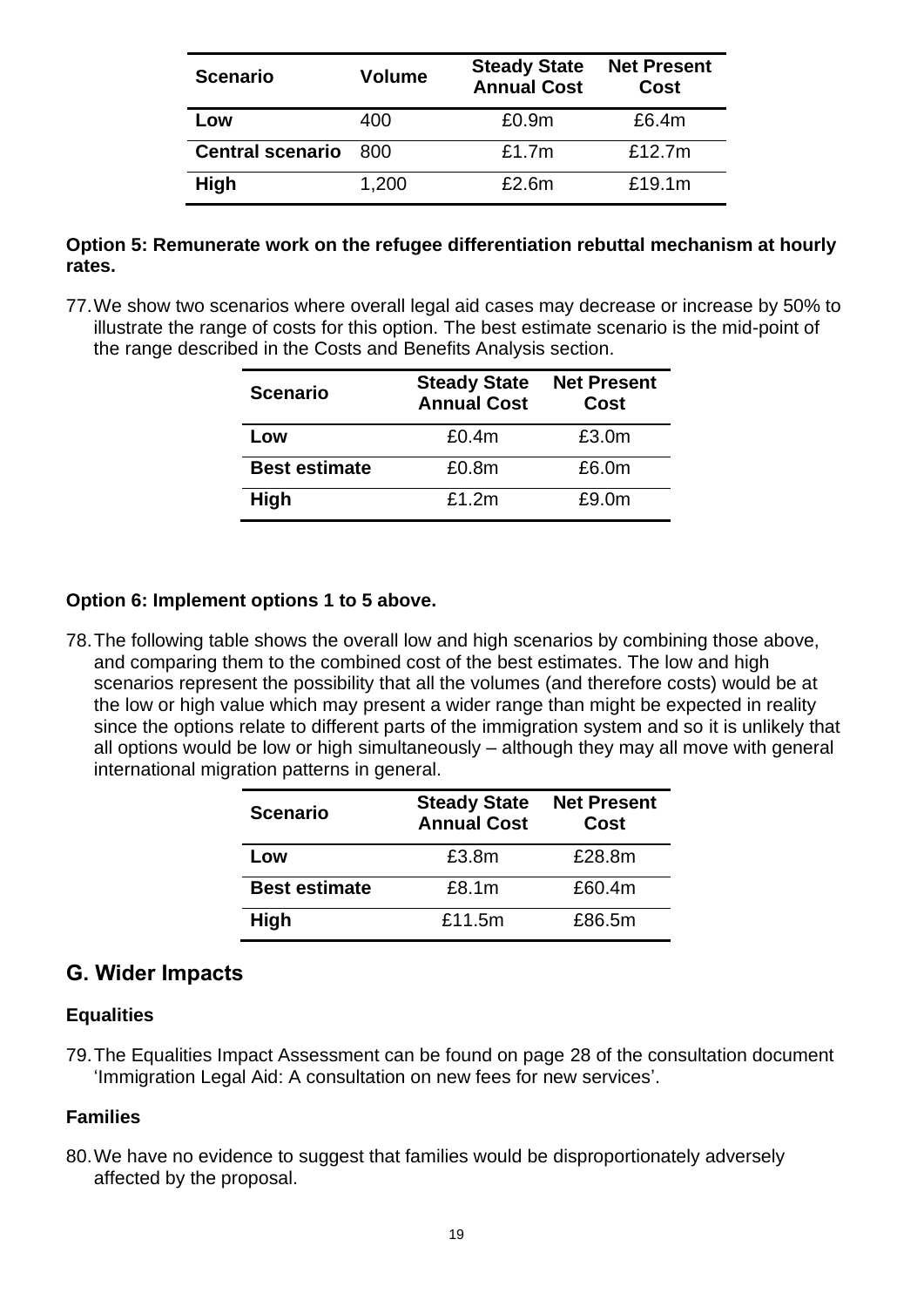#### **Impact on small and micro businesses**

81.Immigration and asylum legal aid is provided by businesses of various sizes, and these changes should have a positive impact for all sizes of business.

## **Foreign trade impacts**

82.We do not envisage any foreign trade impacts.

#### **Better Regulation**

83.This measure is out of scope of the Small Business Enterprise and Employment Act 2015 and the Ministry of Justice's Business Impact Target.

## **Welsh language**

84.We have considered the implications for Welsh language in the development of these proposals and a Welsh language version of the consultation will be available upon request.

## **H. Monitoring and Evaluation**

85.Following implementation of any option, we will continue to monitor the impact of these changes.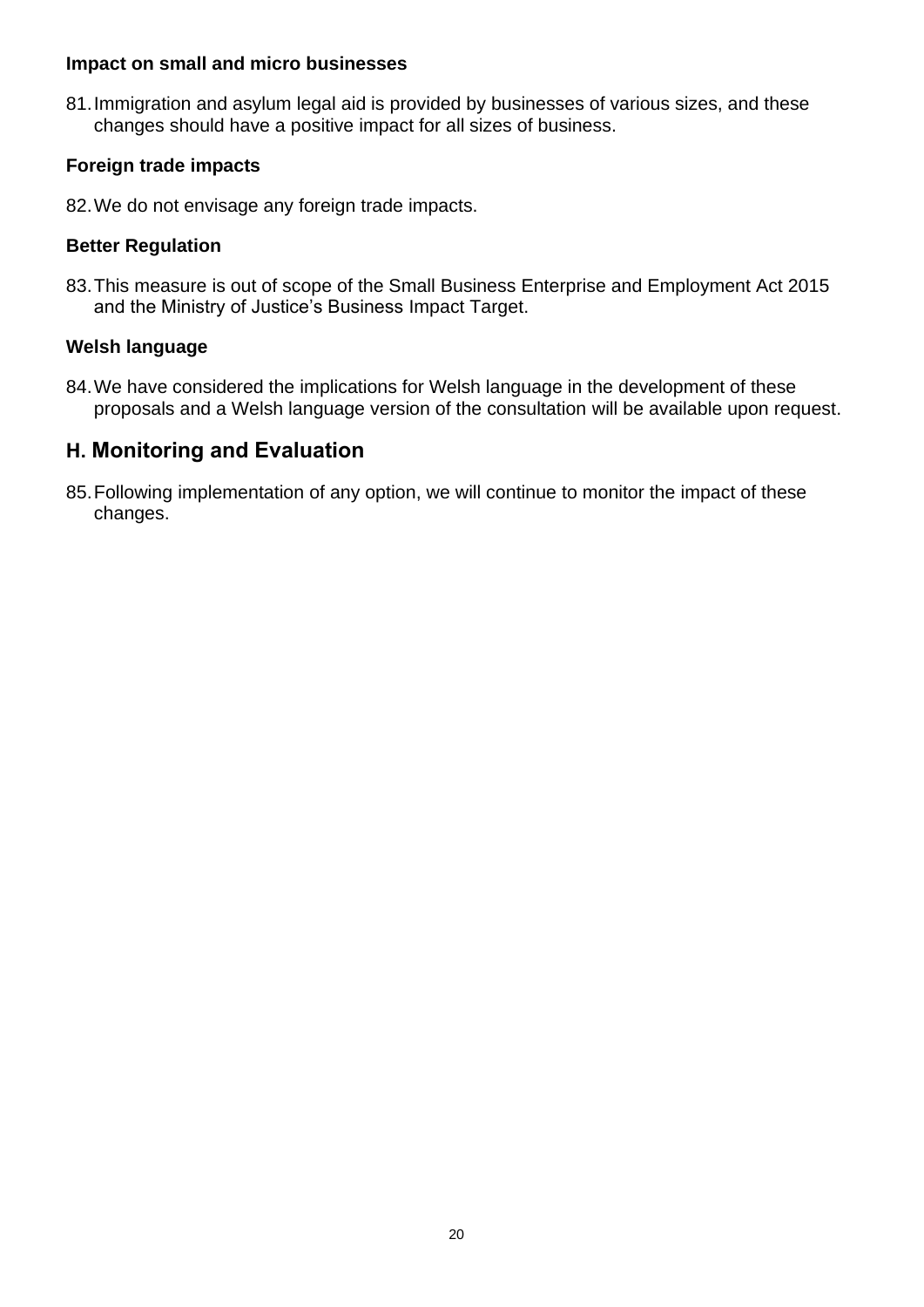## **Annex: Distributional impacts of Option 1**

A1. This annex shows the distributional impact of the changes made in option 1, focussing on how the escape mechanism changes how many cases are paid more or less than they would be under hourly rates.

## *Methodology*

- A2. Since the effect of an escape mechanism depends on both the fee scheme itself and the underlying distribution of effort required for each case, we have based our assessment of the impact of these changes on a modelled caseload which is based on the reported costs of 2019-20 completed initial asylum cases (that is cases with an outcome code indicating the case has concluded). These cases were completed prior to the introduction of the online system, so we have added an additional amount of cost equal to the average increase in work done as gathered by the survey described in paragraph 39. We then modelled the fees which would be received on each case using the proposed fixed fees with the escape mechanism as described in the 2018 immigration contract specification with the modifications described in paragraph A4 below.
- A3. We have not used more recent data as the baseline for assessing the escape mechanism since the case volumes have fallen and the case mix of billed cases has changed with the Covid-19 pandemic. Additionally, more recent closed case data is a mixture of cases billed both under the online system and the previous procedure, and so constructing a single baseline representing a year's worth of billing for future cases would not be possible without more complicated adjustment. We think the baseline we have constructed from 2019-20 caseload plus additional cost to simulate the online system cost is more likely to be reflective of future years' work.
- A4. Since the policy is to both reduce the escape threshold for stage 2 cases and to decouple the stage 1 and stage 2 claims so they can escape separately, we have assessed three escape mechanisms:
	- *3 times escape multiplier and coupled cases* this is the previous escape mechanism, where the escape threshold for a case is calculated by three times the sum of all the relevant fixed fees in a case.
	- *2 times escape multiplier and coupled cases* this is a sub-option where the stage 2 escape multiplier is reduced to 2, so the escape threshold would be calculated as 3 times the stage 1 fixed fee for cases with stage 1 only, or 2 times the stage 2 fixed fee for cases with stage 2 only, or the sum of these where the case has stage 1 and 2.
	- *2 times escape multiplier and decoupled claims* this is a sub-option, and the proposed option, where each claim is treated separately instead of being added together as a case. In this case the escape threshold would be calculated as 3 times the stage 1 fixed fee for the stage 1 claims, or 2 times the stage 2 fixed fee for the stage 2 claim.

This allows the different effects of the escape multiplier reduction and the decoupling of claims to be isolated and observed.

- A5. To show a distributional analysis of these three different escape mechanisms, using the proposed fixed fees on the baseline of cases described above, we have classified each case into one of the following categories:
	- "winning" those being paid greater than 10% more under the fixed fee scheme than under their reported costs.
	- "losing" those being paid less than 10% below their reported costs by the fixed fee scheme.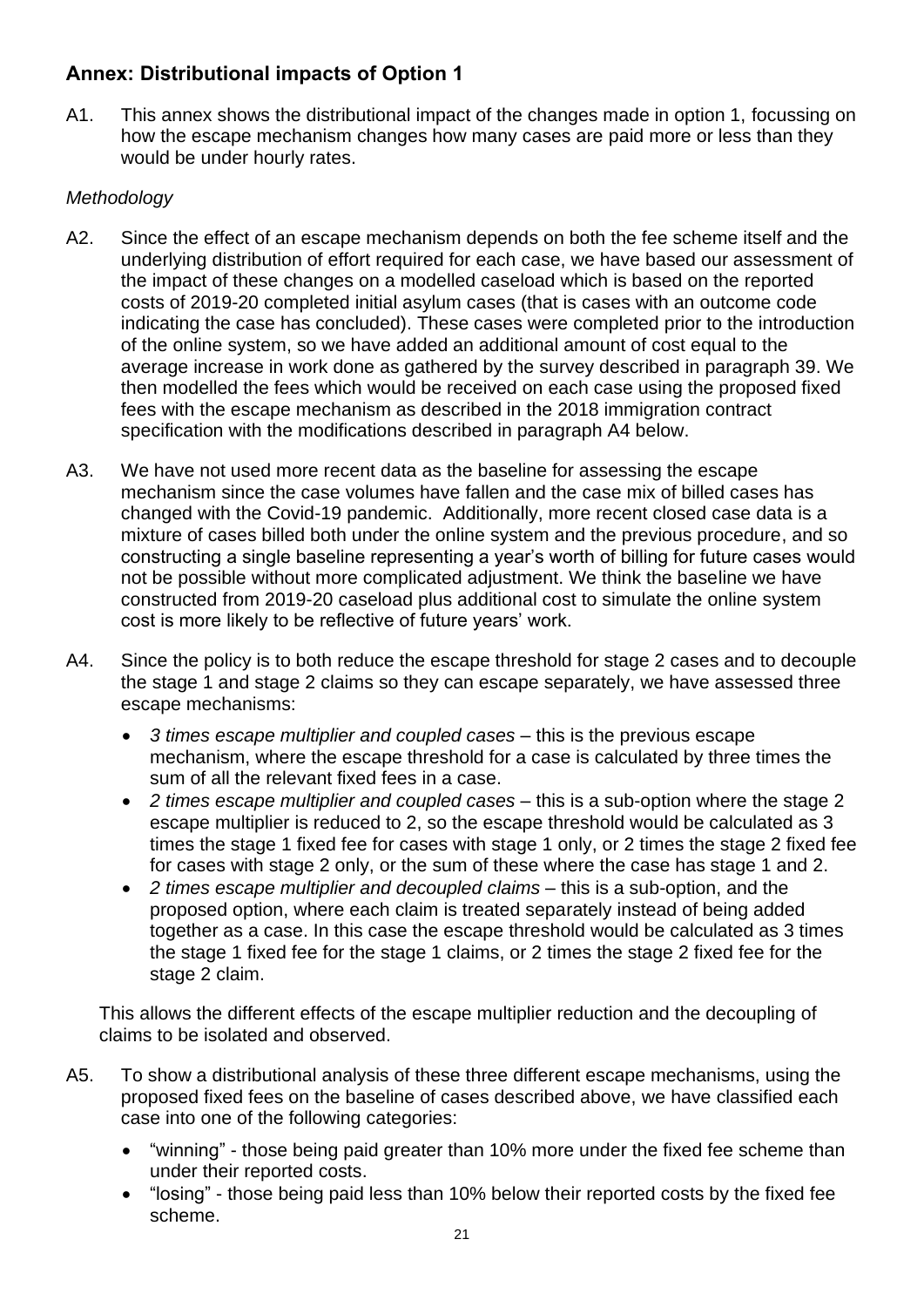- "neutral" those being paid within 10% of their reported costs by the fixed fee scheme.
- "escape" cases which escape and are modelled as receiving their reported costs. In the decoupled 2 times escape multiplier option some cases can escape for stage 1 or 2 but receive a fixed fee for the other part of the case, so the escape grouping includes cases which have either stage 1, 2, or both escaping.
- A6. We also calculate two estimates of total spend on the fee scheme (excluding disbursements and VAT) which are:
	- The estimated total spend of the baseline this is effectively our best estimate of what would be spent under the fee scheme if the online system had been in place in 2019-20. This demonstrates the effect of each escape mechanism on the cost of the fees paid.
	- The difference from reported costs this shows by how much the estimated total spend of the baseline differs from the baseline reported costs (including the addition of the assumed cost of the online system, as described above). This demonstrates the degree which the overall cost of the fees paid match the reported costs from providers. Reported costs may differ from costs which are assessed by the Legal Aid Agency and generally costs are revised down, so where this column is negative it is likely to be overestimating the true difference between fees payable and the fee which would be paid.

## *Results*

- A7. The model described in this annex was run on both a subset of cases from the baseline which had a stage 2 claim as part of the case as well as the whole baseline described above. Both tables show the same effects of the escape mechanism changes, but from different perspectives.
- A8. Table 1 shows the results of the escape mechanism changes on the cases we would be directly affecting, i.e. those with a stage 2 claim. This table excludes cases which have only a stage 1 claim as they are unaffected by any of the options considered.

|                                                     | <b>Case volumes</b> |                |        |               |                                    | <b>Difference</b>         |  |
|-----------------------------------------------------|---------------------|----------------|--------|---------------|------------------------------------|---------------------------|--|
| <b>Sub-option</b><br><b>Considered</b>              | Winning             | <b>Neutral</b> | Losing | <b>Escape</b> | <b>Estimated</b><br>total<br>spend | from<br>reported<br>costs |  |
| 3 times escape<br>multiplier and<br>coupled cases   | 28%                 | 26%            | 38%    | 8%            | £11.6m                             | $-9%$                     |  |
| 2 times escape<br>multiplier and<br>coupled cases   | 28%                 | 26%            | 31%    | 15%           | £12.3m                             | $-3%$                     |  |
| 2 times escape<br>multiplier and<br>decoupled cases | 25%                 | 33%            | 25%    | 17%           | £12.4m                             | $-2%$                     |  |

#### **Table 1: Distribution of immigration and asylum cases with a stage 2 fixed fee claim**

A9. Table 2 shows the effect on the whole system. When providers take on a case and do not know at the outset whether it will progress to stage 2, then table 2 may provide more relevant information for providers on the incentive to accept a case.